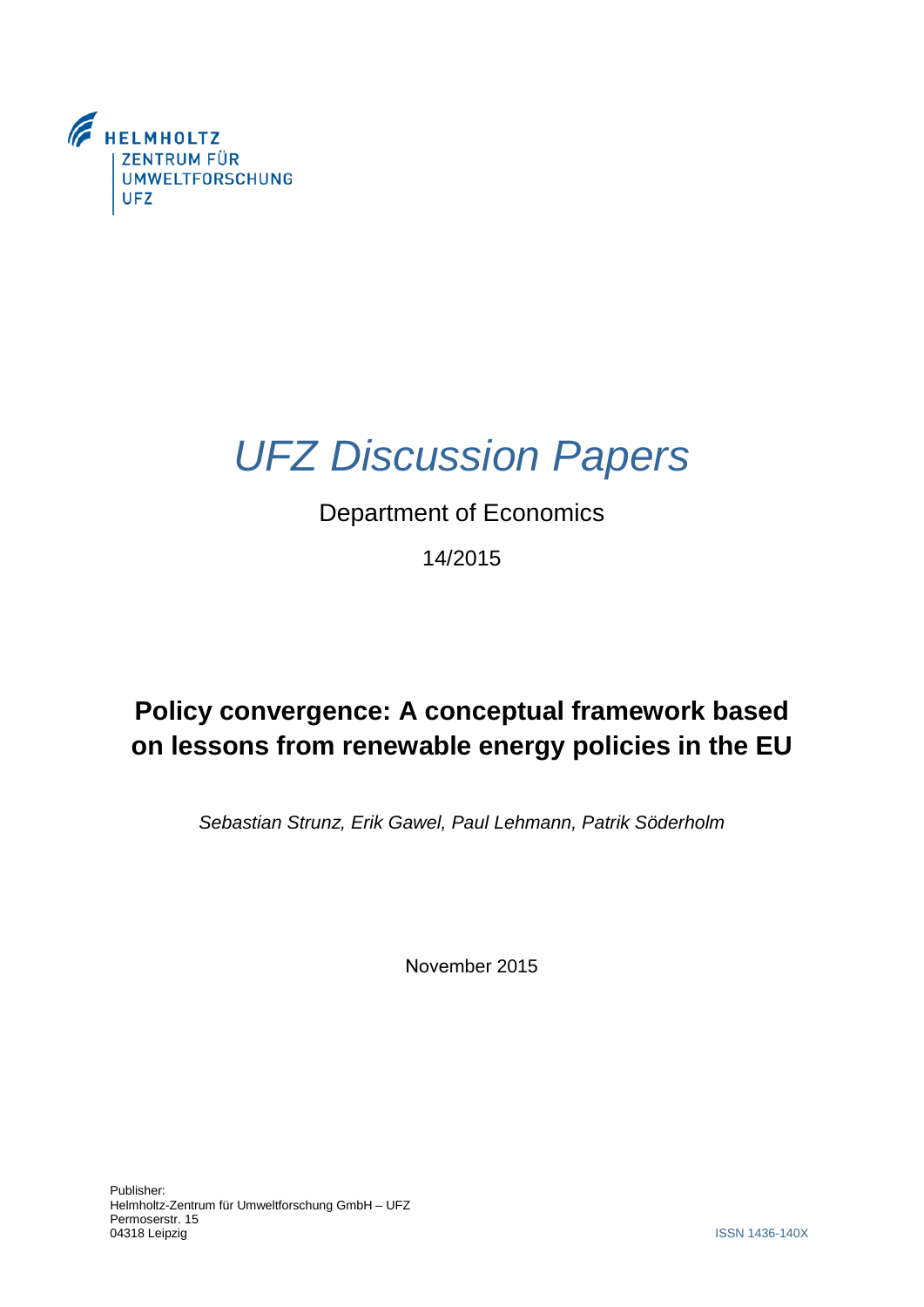### **Policy convergence: A conceptual framework based on lessons from renewable energy policies in the EU**

 $Sebastian Strunz<sup>1</sup>, *, Erik Gawel<sup>1,2</sup>, Paul Lehmann<sup>1</sup>, Patrick Söderholm<sup>3</sup>$ 

Permoser Str. 15, 04318 Leipzig, Germany <sup>1</sup> Helmholtz Centre for Environmental Research – UFZ, Department of Economics,

<sup>2</sup> Leipzig University, Institute for Infrastructure and Resources Management,  *Grimmaische Str. 12, 04109 Leipzig, Germany* 

*3 Luleå University of Technology, Economics Unit, 97187 Luleå, Sweden.* 

*\* corresponding author: sebastian.strunz@ufz.de* 

**Keywords:** economic convergence, policy convergence, renewable energy sources, support policies

#### **Abstract**

 analysis advances the conceptual discussion in two ways. First, we demonstrate that the same policies to solve a given problem. At the same time, economic convergence yields a suggests conditional convergence of support policies and renewables shares in the EU, but The literature on policy convergence has identified numerous aspects and possible causal drivers of convergence. We classify and condense these into a comprehensive framework, which is operationalized for support policies for renewable energy sources in the EU. Our conceptual specifications of convergence (e.g., whether to focus on policy targets, instrument design or policy outcomes) rely on normative assumptions. Second, we argue that theories of economic and political convergence processes complement each other: studies of economic convergence are apolitical as they do not aim to explain why states choose or should choose necessary condition for successful policy convergence. The empirical evidence, in turn, does not hint at absolute convergence.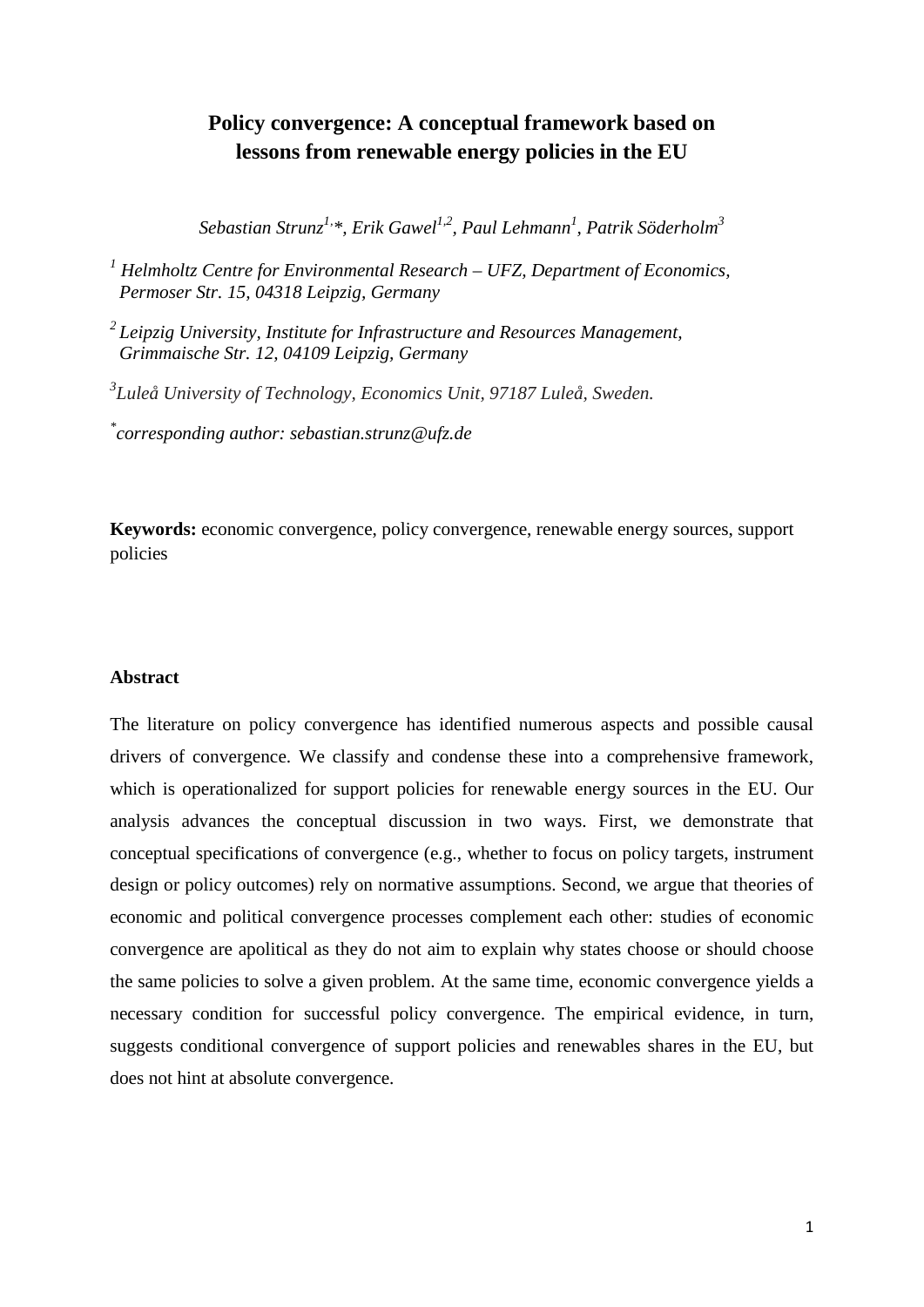#### *1. Introduction*

**.** 

 not go far to see this simple rationale shattered – to some, for instance, the EU appears as a ineffectiveness and fragmentation" (Hayward and Wurzel 2012: 1). Against this backdrop, we analyse how the concept of convergence, understood as the increase of policy similarity over "[A]dvanced industrial states are facing similar problems and are tending to solve them in similar ways" (Bennet 1991: 218). This, in a nutshell, is policy convergence. Alas, we need system of differentiated integration (cf. Leruth and Lord 2015); others ask, more sharply, "how much distrustful divergence the European Union can contain without degenerating into time (cf. Kerr 1983, Drezner 2001, Holzinger et al. 2008b), can be framed and productively employed within a contested empirical context: support policies for electricity from renewable energy sources  $(RES)^1$  $(RES)^1$  in the EU.

 RES are criticized and advocated to be replaced by more coordinated RES support on EU- States' cooperation. For instance, following increased tensions between the EU and Russia, Energy policy in the EU has been scolded as too fragmented and in need of "Europeanization" (e.g., Tagliapietra 2014). In particular, national (i.e., unilateral) policy approaches towards level (e.g., Hübner et al. 2012, Teyssen 2013, Unteutsch and Lindenberger 2014). At the same time, the actual status of EU energy policy cooperation is evolving rather slowly. On the one hand, the EU Commission launches proposal after proposal in the hope of bolstering Member the Commission published "a framework strategy for a resilient Energy Union with a forwardlooking climate change policy" (EU Commission 2015) that puts an emphasis on the coordination of RES policies. On the other hand, Member States have repeatedly displayed their willingness to retain their sovereignty over energy and climate policy (Callies and Hey 2013), and have largely abstained from exploiting the opportunities provided by the RES cooperation mechanisms (e.g., joint projects, joint support schemes or statistical transfers, see Klinge Jacobsen et al.  $2014$ .<sup>2</sup>

The main economic arguments for more coordination of RES policies concern economies of scale and spill-over effects: existing RES targets could be met more cost-effectively if administered on an EU-wide scale because of a more efficient geographical allocation of RES installations (Böckers et al. 2013). Furthermore, the impact of intermittent RES such as wind and solar PV on security of supply is not limited to national borders. For example,

<span id="page-2-0"></span> $1$  Throughout the paper "RES" stands for electricity from renewable energy sources.

<span id="page-2-1"></span> on the EU level, as, for instance, the UK's carbon floor price as add-on to the EU emissions trading scheme <sup>2</sup> Moreover, Member States sometimes employ separate policy instruments in addition to what has been agreed demonstrates.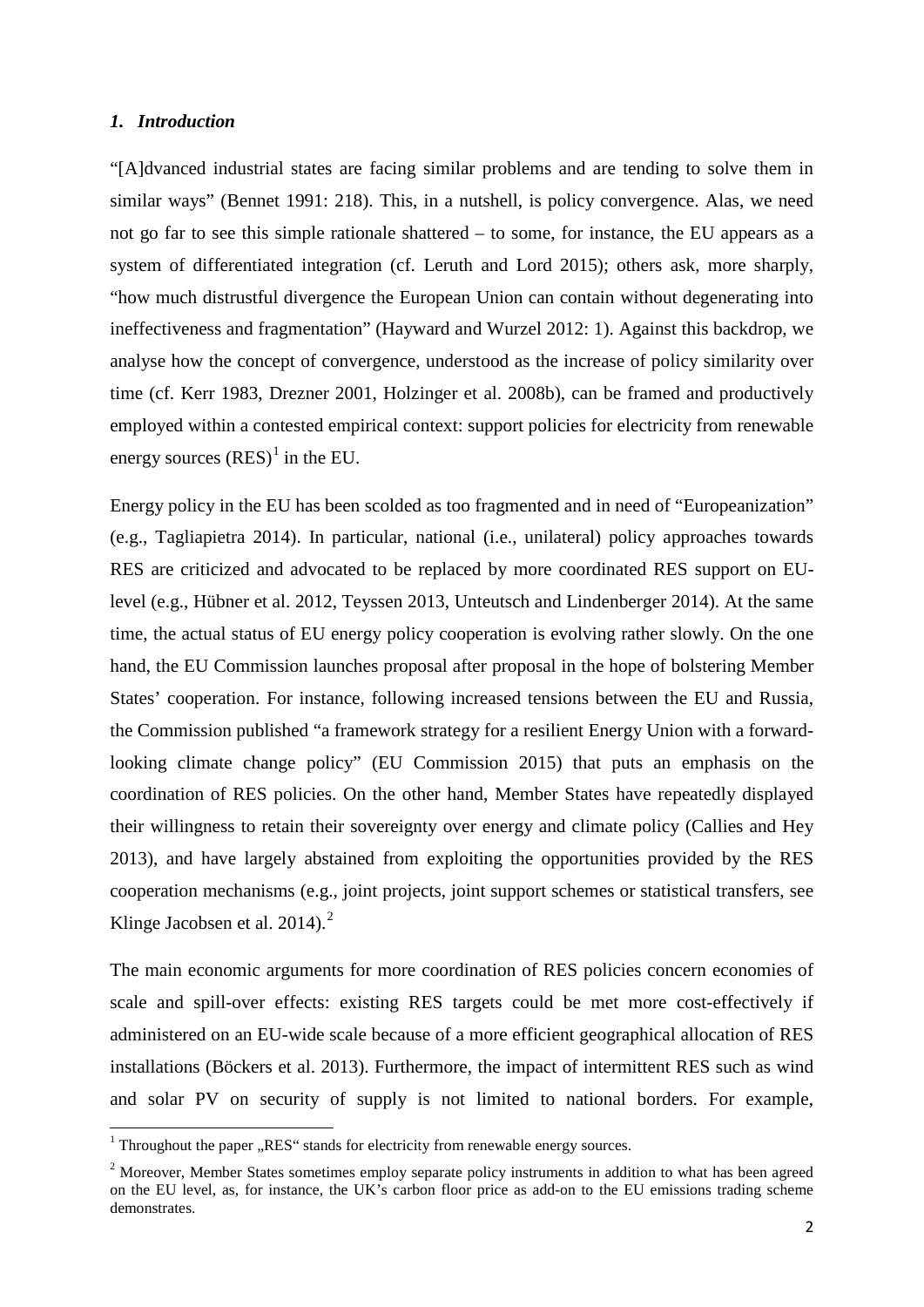intermittent RES generation in Germany may impair grid stability in neighboring countries. from organizing energy policy in a larger area with common rules. The extent to which a be better suited to reflect the potential heterogeneity of preferences among EU Member States as well as local externalities from energy generation (Gawel et al. 2014; Strunz et al. 2014). homogeneity might not be desirable either (Tews 2015). At the same time, an EU-wide coordination of security of energy supply policies could help to smooth regional and national imbalances, and might render purely national capacity mechanisms unnecessary (cf. Meyer and Gore 2015). This also points to economies of scope homogenized approach would be preferable, however, is unclear. National RES policies may So while there may be a need for more energy policy coordination across the EU, complete

 reasons may render bottom-up processes a more likely pathway towards EU integration than coercive top-down harmonization: Legal constraints and politico-economic incentives make RES are often nationally promoted as a vehicle for regional development and job creation search for solutions as compared to centralized problem-solving. In practice, a smaller group group expands. Obviously, bottom-up processes may also result in policy divergence – and Furthermore, it is unclear at which political level – EU or Member States – energy policy convergence can actually be promoted effectively. In the long-run, significant "practical" Member States' politicians averse to sovereignty transfer (Strunz et al. 2015). For instance, and/or as a way to reduce regional environmental impacts, which could not be guaranteed in case of an EU-approach. Thus, bottom-up processes may be the most feasible coordination pathway. Also, from a normative point of view, the "laboratory federalism" argument (Oates 1972, 1999) points to the advantages of experimental learning arising from decentralized of countries may take the lead and a more harmonized approach could then evolve as the core the emerging heterogeneity may yield political tensions as well as economic efficiency losses, so there is no a priori reason to assume that bottom-up processes promote policy coordination. In addition, convergence is not necessarily "good" in the sense of diffusing the optimal policies. Alignment processes may also entail the widespread adaption of suboptimal policies.

 Thus, numerous theoretical and empirical ambiguities abide. Astonishingly, the relevant empirically) the general mechanisms of economic (growth) convergence (for overviews see literature is rather dispersed: there is a long trail of political science literature, including empirical studies on convergence of environmental policies (e.g., Holzinger et al. 2008a) as well as specific case studies on RES policy convergence (e.g., Jacobs 2012, Kitzing et al. 2012). Rather independently, economists have thoroughly investigated (both theoretically and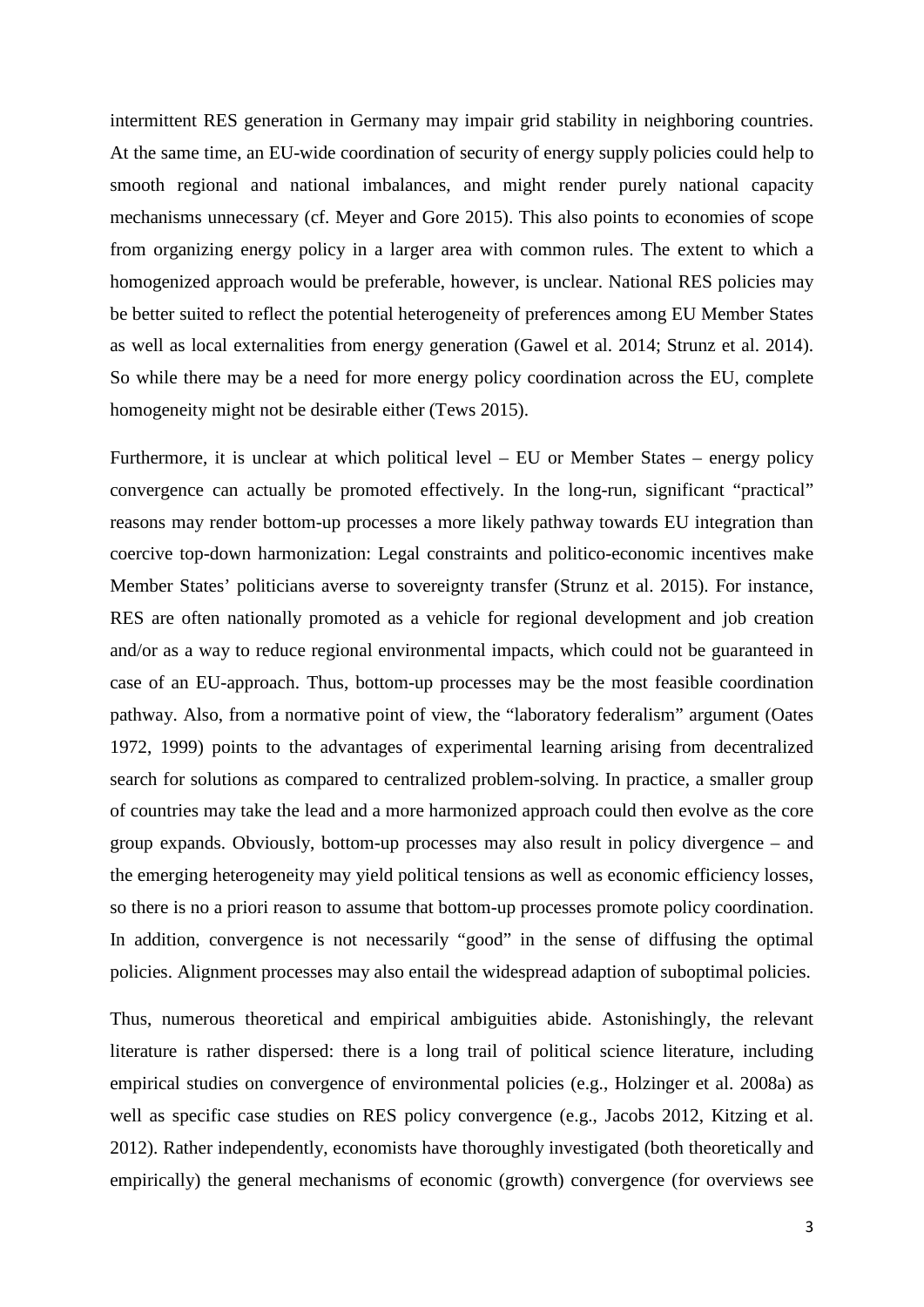point to one hitherto neglected possible reason for this gap: the complementarity of economic and political processes of convergence. Often, economic convergence forms a necessary Rodriguez and Rodrik 2001, Islam 2003), and its relationship with environmental pollution convergence (e.g., Brock and Taylor 2010). Moreover, econometric studies assess international convergence along various environmental indicators (e.g., Camarero et al. 2013, Pettersson et al. 2014). But as Plümper and Schneider (2009) observe, there exists a gap between theoretical and empirical work on convergence because compared to the many theoretically proposed drivers of convergence, the empirical evidence is rather weak. We condition for successful policy convergence. For instance, the troubles with Europe's monetary union probably result from insufficient economic convergence yet fully harmonized monetary policies (see early warnings from e.g., Björksten and Syrjänen 2000, Eichengreen 1998 and the recent analysis of Streeck and Elsässer 2015). Then again, theories of economic convergence may in part be apolitical: they may explain why states are facing the same problems but they cannot account for why states should employ the same solutions to address these problems. What seems to be lacking, therefore, is a systematic combination of theories of both economic and political convergence.

 only, a broader definition includes top-down processes as well. Thus, we show how the second objective concerns the integration of separate theoretical approaches. We argue that explaining successful policy convergence. explaining successful policy convergence.<br>The rest of this paper is organized as follows: in Section 2, we explicate specific aspects of Against this background, the paper's first objective is to disentangle and systemize the different conceptual strands of convergence. Applied to the example of RES policies in the EU, this means a number of conceptual specifications, starting with the basic definition of policy convergence. For instance, while a narrow definition refers to bottom-up processes contested status of RES policies in the EU is mirrored by conceptual complexity: in particular, different normative views on RES support (and RES market integration) translate into different conceptual framings. Once these conceptual specifications are made, the paper's theories of economic and political convergence processes complement each other in

policy convergence so as to match the concept with a given empirical context. Subsequently, we explore in Section 3 under what conditions and for what reasons convergence may occur, combining conceptual literature from both economics and political science. We then review the empirical evidence for economic convergence in general and RES policy convergence in the EU more specifically. Finally, our findings are summarized and discussed in Section 4.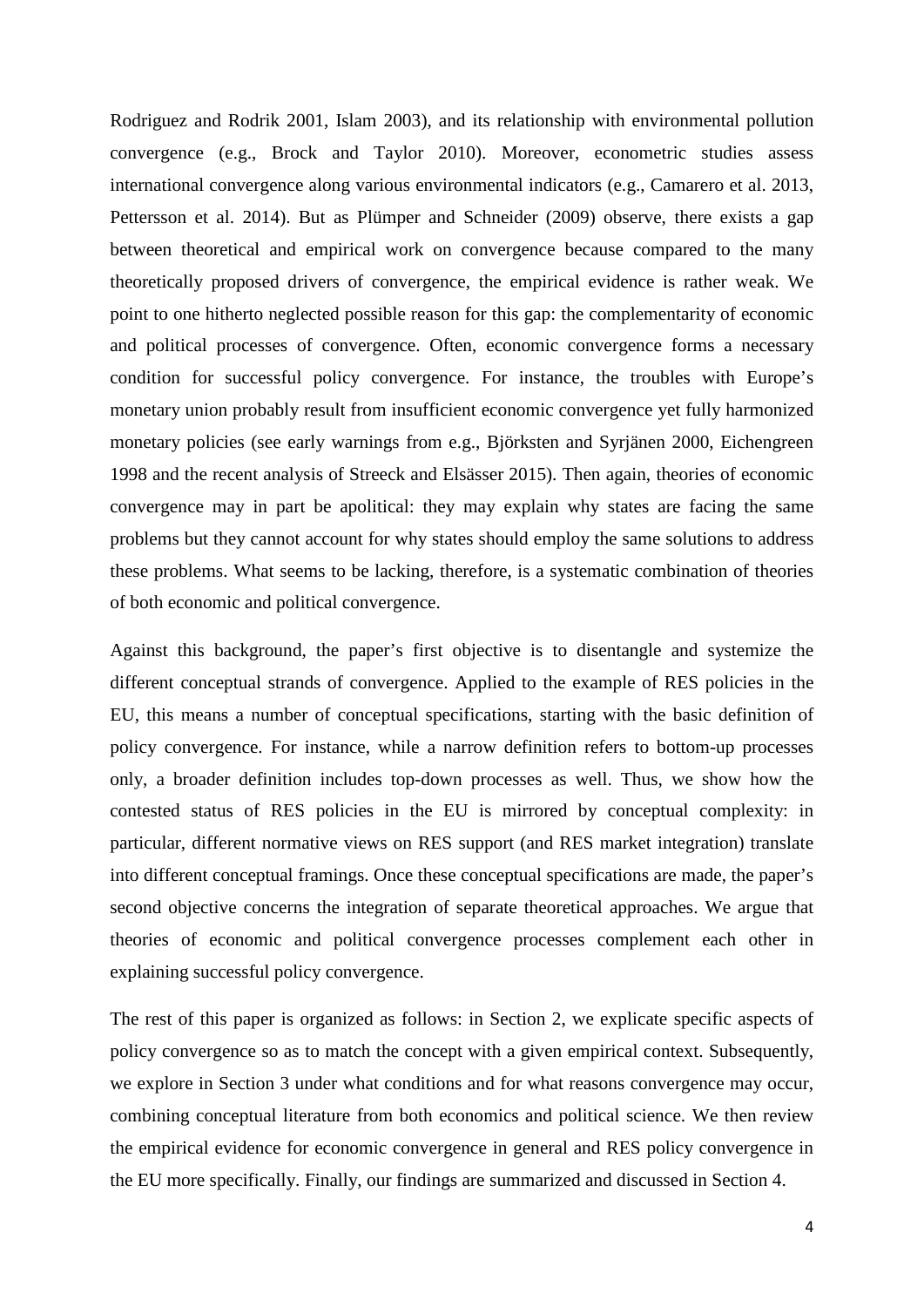#### *2. What is policy convergence?*

Most commonly, policy convergence is understood as the "increase of policy similarity over time" (Holzinger et al. 2008b: 24). However, the notion of policy convergence has left a considerable trail in the literature and a variety of definitions could be brought forward. In the following, we, therefore, review and systemize the different conceptual choices that need be made so as to arrive at a precise concept of policy convergence. Again, in order to contextualize an otherwise abstract discussion, we use the case of RES policies as an example.

#### *2.1. The object of policy convergence*

 $\overline{a}$ 

representation of politics.<sup>3</sup> Rather, the scheme will be helpful for relating different concepts of Figure 1 provides a stylized overview on the development and implementation of public policies. Needless to say, it is not meant to be a comprehensive and an entirely realistic convergence to specific stages of the policy process.



*Figure 1: Stylized overview of the different stages of the policy process* 

<span id="page-5-0"></span> $3$  For instance, Figure 1 does not elaborate on the role of stakeholder involvement in policy formulation.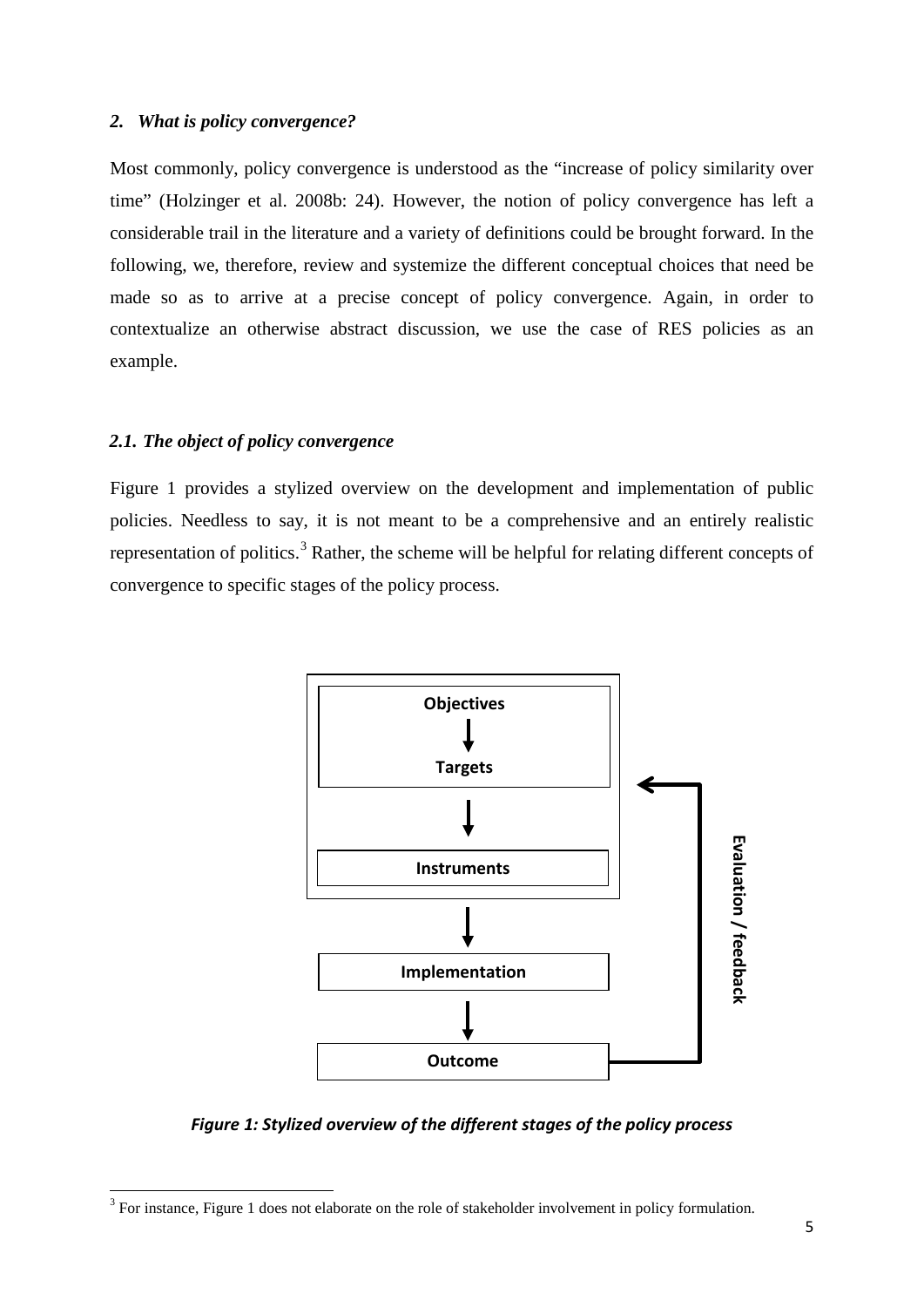Compared to rather general notions of convergence such as "the tendency of policies to grow more alike, in the form of increasing similarity in structures, processes, and performances" (Kerr 1983: 3, cited in Drezner 2001: 53), we obtain more specific concepts of convergence when focusing on particular stages of the above scheme. Similarly, Bennet (1991) argues that policy convergence may relate to the aspects of *objectives, content, instruments, outcomes* and *style* of policies*.* The following discussion demonstrates that the question on which policy aspect/stage to focus on is closely related to normative questions on why convergence might be desirable.

 decarbonization of European energy provision or whether some Member States aim at burden sharing" may be seen as a cornerstone of an EU-wide energy transition. For instance, consider a hypothetical scenario where RES targets are *diverging*: if the level of ambition hamper overall progress in that relatively more ambitious Member States may come under First, objectives are of interest in the context of policy convergence only insofar as the longterm trajectory of policies is concerned. For instance, one might explore whether all EU Member States conform to the main objective of the EU Roadmap 2050 towards a maintaining a relatively high fossil-fuel share also in the long run. Policy targets, which typically represent quantified values that shall be attained in a certain period of time, may be analyzed to acknowledge distributional aspects: next to economic reasons (see below), "fair with respect to RES deployment generally seems to increase in heterogeneity, this may internal pressure to slow down RES deployment ("why should we push forward if other Member States do not follow and do their bit?").

 least costly – in terms of minimizing RES generation costs only – if the geographical Second, convergence of policy instruments is of particular interest from the normative perspective of (narrow) economic efficiency. Subsidizing RES deployment in the EU will be allocation of RES facilities closely follows natural conditions. Such a deployment pattern, in turn, could be achieved via a harmonized scheme of RES support instruments in the EU (Unteutsch and Lindenberger 2014). Thus, a range of benefits, including economies of scale in RES production, might be realized. Yet this line of argument implicitly assumes that convergence of RES instruments also brings along convergence of *support levels*. If, in contrast, there is convergence of support instruments along with sustained diversity of support levels, the cost-savings vanish. In other words, instrument alignment *per se* is not sufficient for cost-effectiveness (in terms of overall generation costs). Accounting for country-specific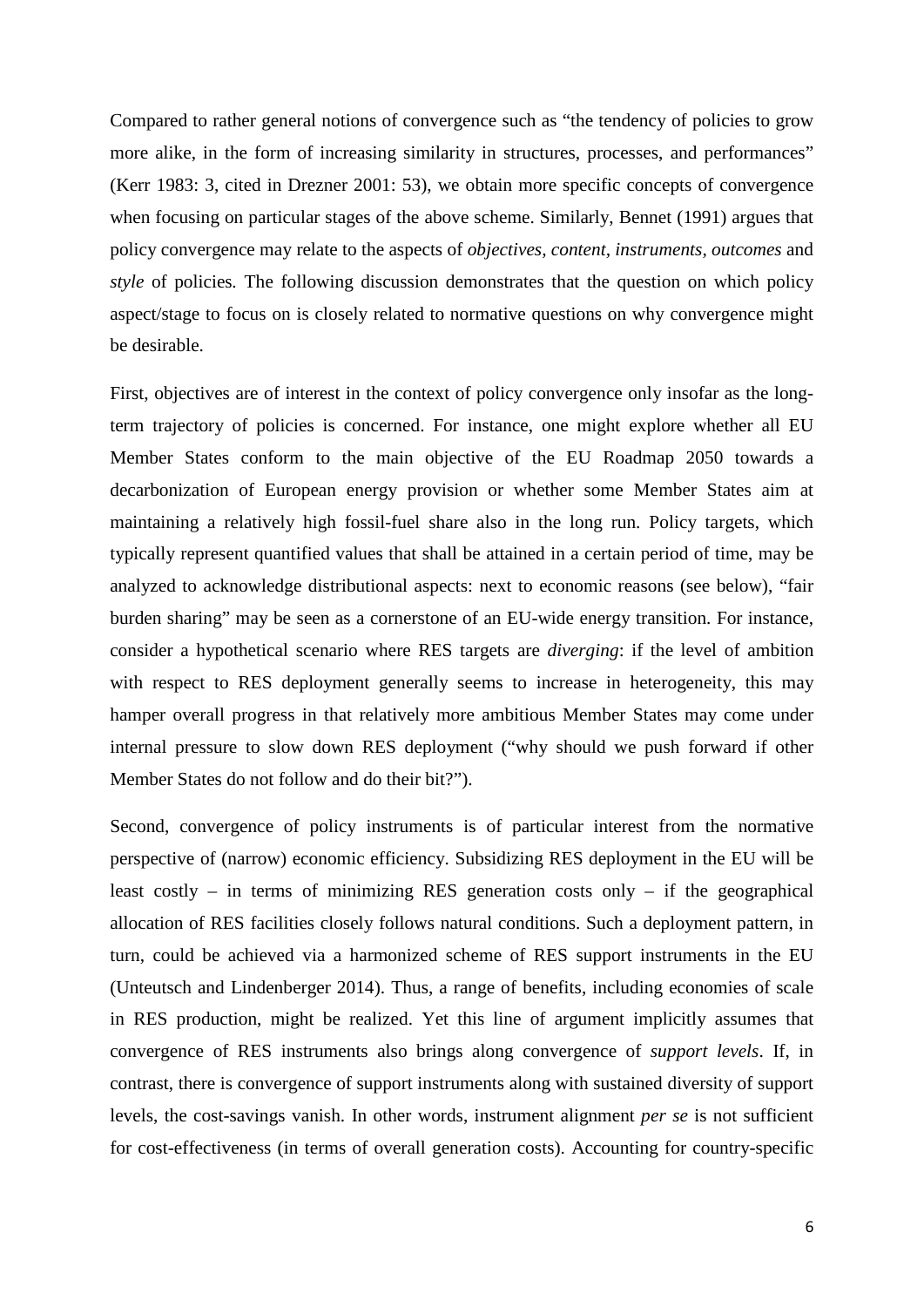benefits of RES, in turn, questions the economic desirability of converging instruments/support levels in the first place (cf. Söderholm 2008a).

 importantly affected by the cost of these technologies relative to the price of conventional the world market prices for coal and natural gas. Thus, outcome convergence appears as a Third, convergence may refer to outcomes. Yet, the policy outcomes may be more due to other factors rather than being intended policy effects. For instance, RES shares are energy sources. The latter, in turn, is influenced by a number of exogenous variables, such as weak proxy for policy convergence, as it may be primarily driven by strong global factors. Then again, one interesting question is whether policy manages to "even out" differences in natural conditions so that convergence in observed outcomes obtains despite structural differences. In the context of climate policy, however, empirical analyses have found that per capita carbon dioxide emissions firmly depend on country-specific characteristics such as climate and resource endowments (Pettersson et al. 2014), and at the global level there is little evidence of carbon convergence. A major rationale to look at outcome convergence may be distributional aspects. The reasoning here is exactly the same as in the case of policy targets (fair burden sharing).

 who merged their quota schemes by establishing a common market for RES certificates in calls for a uniform quota scheme in the EU (Hübner et al. 2012, Böckers et al. 2013) actually In conclusion, it is important to acknowledge that policy convergence of a particular aspect (cf. Figure 1: objectives-targets-instruments-outcomes) may not align with convergence in terms of another aspect – in fact, convergence of policy instruments may actually be directly responsible for *diverging* outcomes. To see this, consider the case of Sweden and Norway 2012. The aim of such a common market is not to achieve identical RES shares. In fact, the scheme can be "expected to promote increased wind power in Norway rather than Sweden" due to Norwegian comparative advantages (Söderholm 2008b: 2061). In the same vein, the tend to promote diverging RES shares across the EU following optimal geographical allocation of RES installations: wind farms along North European shores, photovoltaic energy in Southern Europe and, conversely, less RES production in Central Europe's centres of population and industrial production.

 Hence, different means of measuring policy convergence are related to various normative desirable in terms of achieving minimum generation costs of RES deployment. In this respect, concepts of why convergence may be desirable: converging policy support levels may be converging outcomes or targets would actually not be desirable but detrimental from a narrow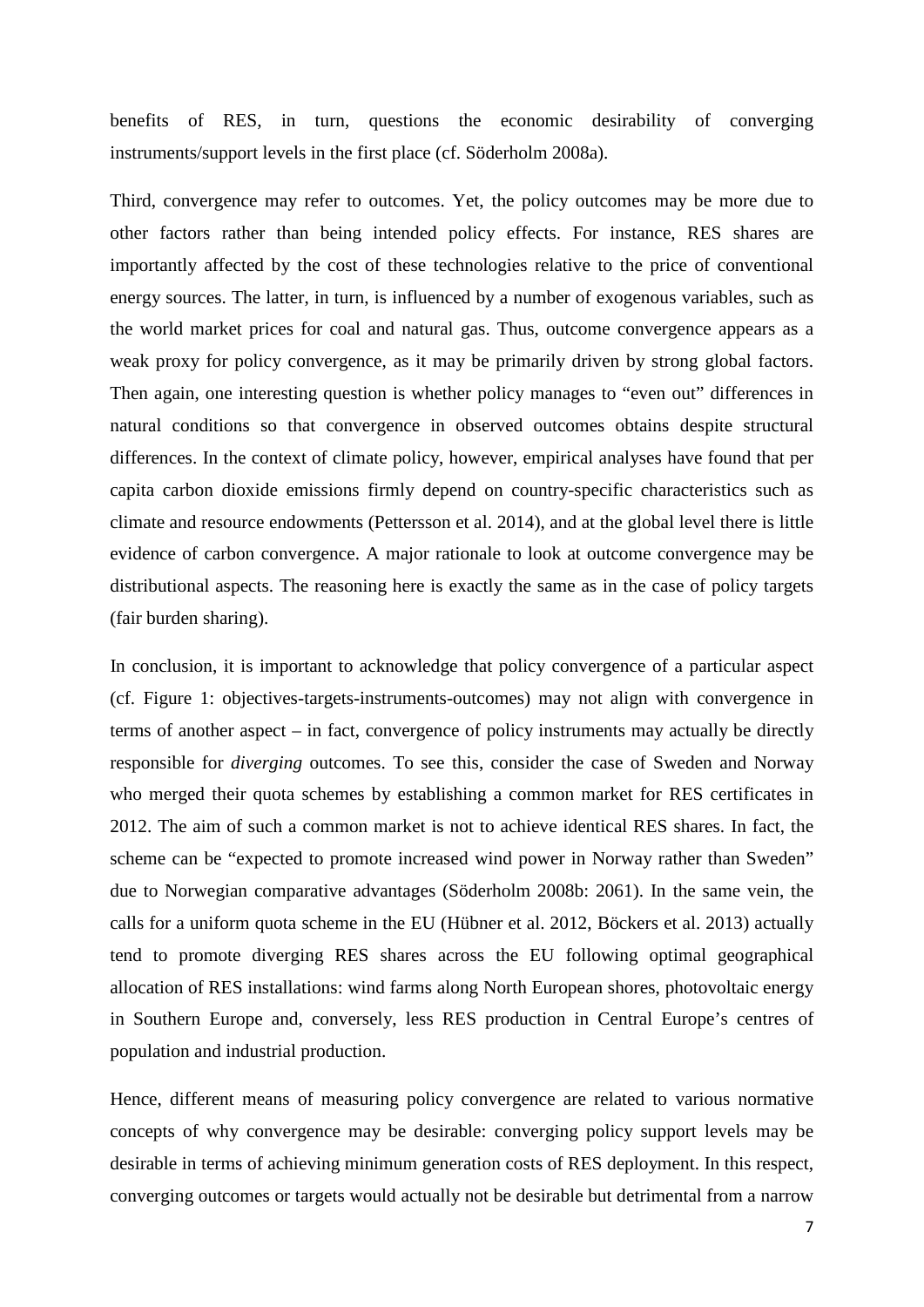perspective of economic efficiency that focuses on RES generation costs only. In case a wider economic perspective, which also addresses the benefits of a decentralized, heterogeneous policy pattern (that is, better matching of policies and preferences, see Gawel et al. 2014, Strunz et al. 2015), is applied, convergence of policy instruments may not be desirable. Taking outcome convergence as a proxy for policy instrument convergence would disregard and confuse the different normative rationales.

In sum, the **first necessary conceptual specification** concerns the **object of policy convergence** (cf. Bennet 1991) and it is to be solved via clarifying the normative rationale behind the analysis. Applied to the case of RES this means that, according to a normative focus on either "efficiency in terms of RES generation costs" or "distributional justice", the analysis would choose between:

- • *policy objectives/targets (e.g., RES-objectives/targets),*
- • *policy instruments (e.g., RES-policies),*
- • *policy outcomes (e.g., RES-shares).*

#### *2.2. The benchmark of policy convergence*

 obvious: differences in economic convergence should be reflected in what we regard as a just  **policy convergence** (cf. Baumol 1986, Holzinger et al. 2008b): Having related outcome convergence and distributional justice, one problem becomes distribution of RES shares (as a measure of some country's ambition in deploying RES). This directly leads us to a **second conceptual specification**, which concerns the **benchmark of** 

- *absolute convergence:* implicitly assumes that all countries attain the same outcomes, e.g. in terms of the steady-state level of RES generation shares.
- *conditional convergence:* acknowledges differences among countries, for instance regarding economic wealth and geographical potential implying that countries may converge towards different steady-state levels.

 The notion of conditional convergence may be particularly helpful to improve the concept of outcome convergence. As noted above, a focus on pure outcomes may not relate much to exogenous economic factors sufficiently into account. Furthermore, correcting for Member policy convergence. But correcting for Member States' GDP could, for instance, take States' RES potential would enable relating conditional outcome convergence to the normative rationale of efficiency in terms of RES generation costs. Thus, introducing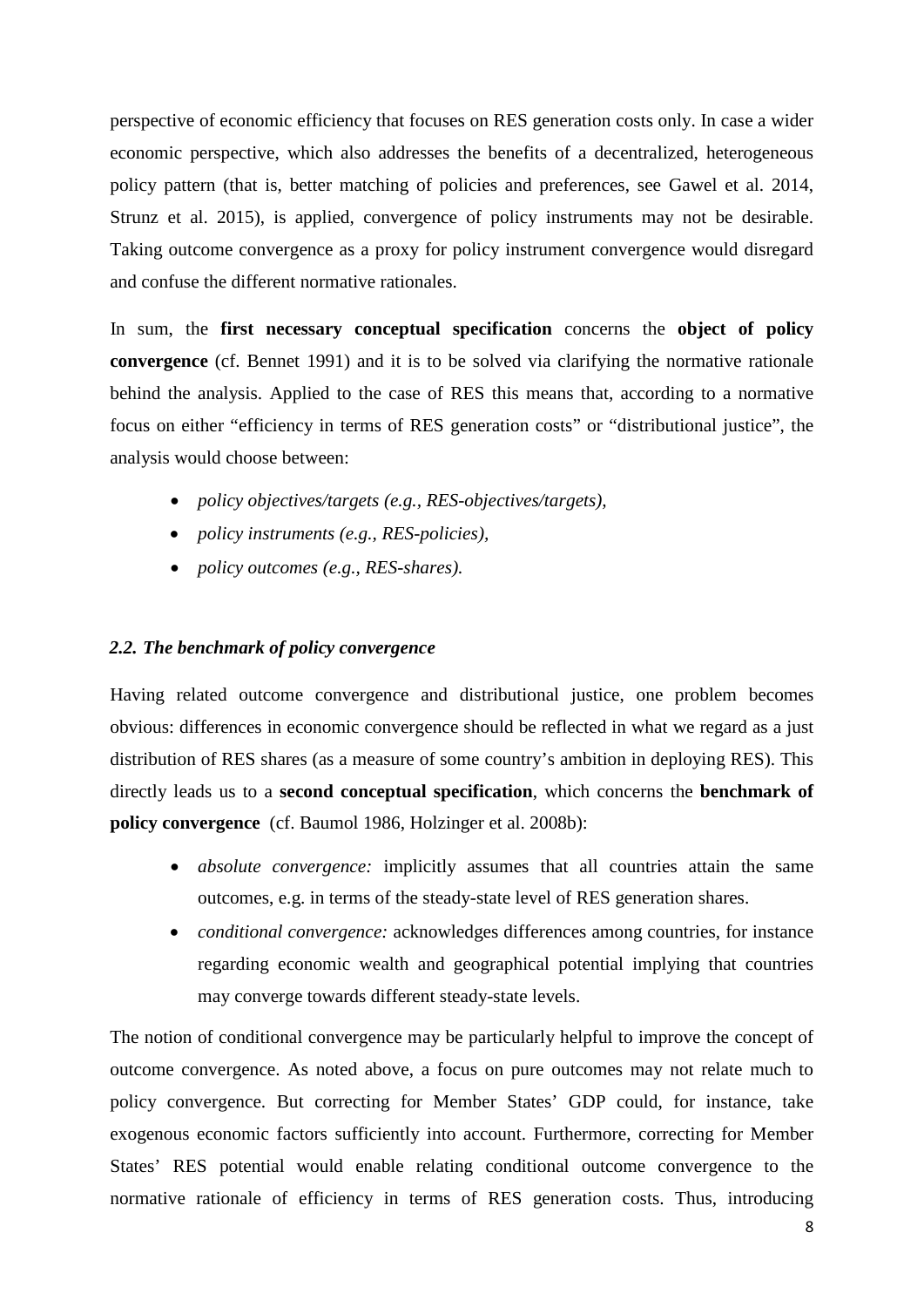conditional convergence measures might, in principle, solve some of the problems related to outcome convergence. At the same time, the choice between policy instruments is a discrete choice, which implies that instrument convergence may not be representable in terms of absolute and conditional convergence (although it may be relevant in the case of specific policy design issues, such as tax levels, public expenses etc.).

The crucial difference, then, lies in *when* we can argue to have convergence. We might say that conditional convergence is some weak version of policy convergence. For instance, in the case of RES instrument convergence in terms of support levels, absolute convergence is only achieved when support levels are equalized. In contrast, conditional convergence may describe a situation where countries are moving in the same direction (i.e., where not some countries are decreasing the support while others are increasing it), and there exist systematic and legitimate reasons for why we may never see completely equalized support levels. Table 1 provides an overview of the conceptual specifications introduced so far.

| Convergence<br>benchmark<br><b>Stage of political</b><br>process | absolute                                                                                                                    | conditional                                                                                                                                                                                                                                  |  |
|------------------------------------------------------------------|-----------------------------------------------------------------------------------------------------------------------------|----------------------------------------------------------------------------------------------------------------------------------------------------------------------------------------------------------------------------------------------|--|
| policy targets<br>instruments/<br>support level                  | identical RES targets<br>identical instruments                                                                              | identical target ratios, w.r.t.<br>correction factors, e.g:<br>RES target/GDP/capita<br>PV target/solar radiation<br>Wind target/wind speed<br>identical policy ratios, w.r.t.<br>correction factors, e.g.:<br>feed-in-tariff/per capita GDP |  |
| outcomes                                                         | identical RES shares;<br>identical RES mixes;<br>identical deployment rates<br>(convergence of target<br>fulfillment speed) | identical RES<br>ratios/mixes/deployment rates, w.r.t.<br>correction factors, e.g:<br>RES share/per capita GDP<br>PV share/solar radiation<br>Wind share/wind speed                                                                          |  |

*Table 1: Specifying "convergence" for the case of RES policies in Europe*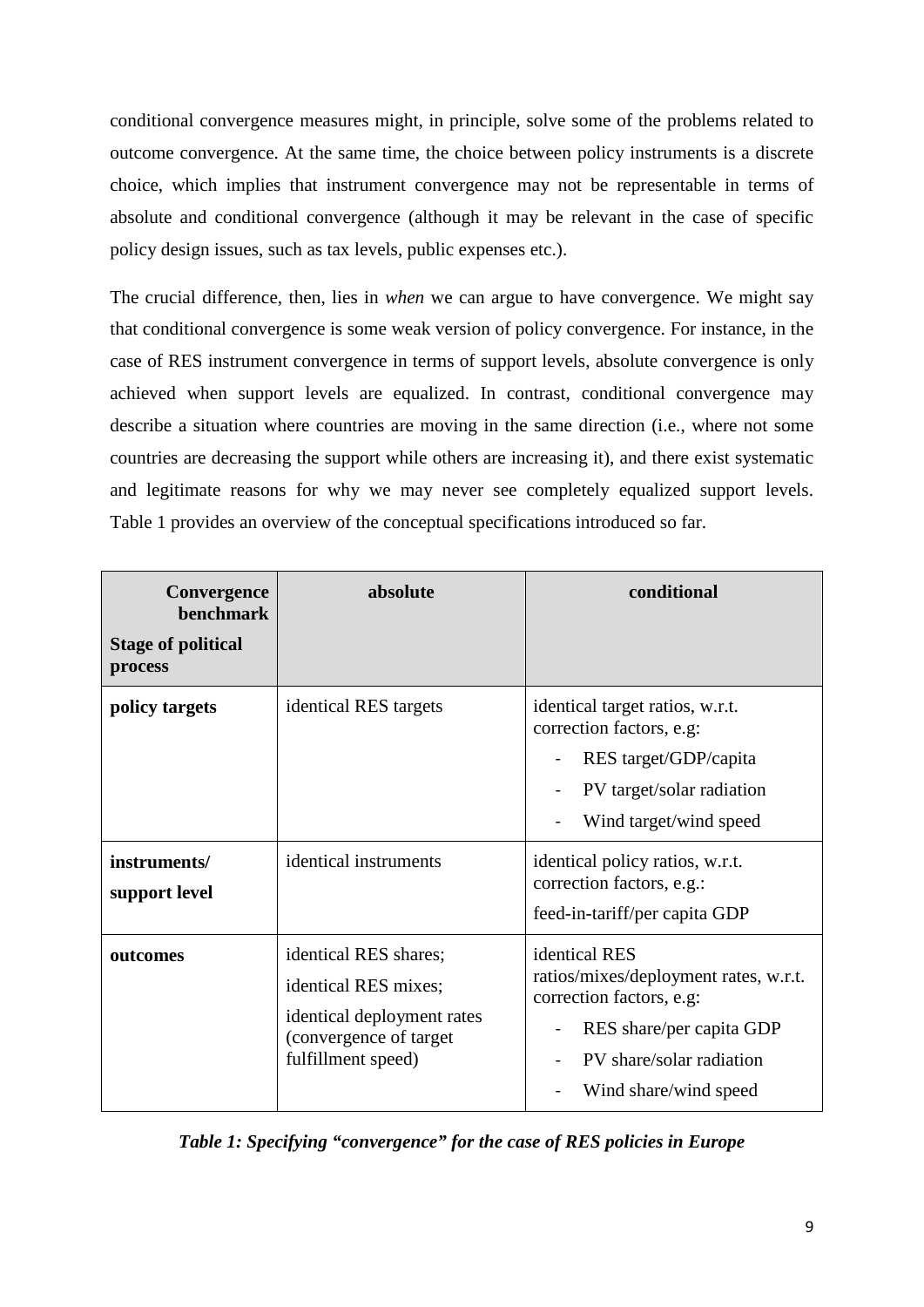#### *2.3. The drivers of policy convergence*

**.** 

 A **third conceptual issue** relates to the **drivers of policy convergence**: a narrow definition of detail below (see Section 3) but since the bottom-up/top-down issue is crucial for attaining a convergence may refer to bottom-up drivers only, but a wider definition would also include top-down drivers. We will review the specific mechanisms leading to convergence in more clear concept of convergence, we need to introduce it right away. Figure 2 shows how the general concept of convergence as "increase of policy similarity over time" may be specified with respect to different causal mechanisms. If we focus on bottom-up processes of policy alignment, we may further differentiate between policy diffusion (in the narrower sense<sup>[4](#page-10-0)</sup>), relying on interaction between countries, and independent policy formulation without interaction.



#### *Figure 2: Causal mechanisms of convergence.*

#### *Based on and adapted from Holzinger et al. (2008b: 24)*

<span id="page-10-0"></span> $4$  There are also wider notions of diffusion to be found in the literature that allow for top-down mechanisms, but we focus on a narrower concept of diffusion as bottom-up process to make the matter not overly complex.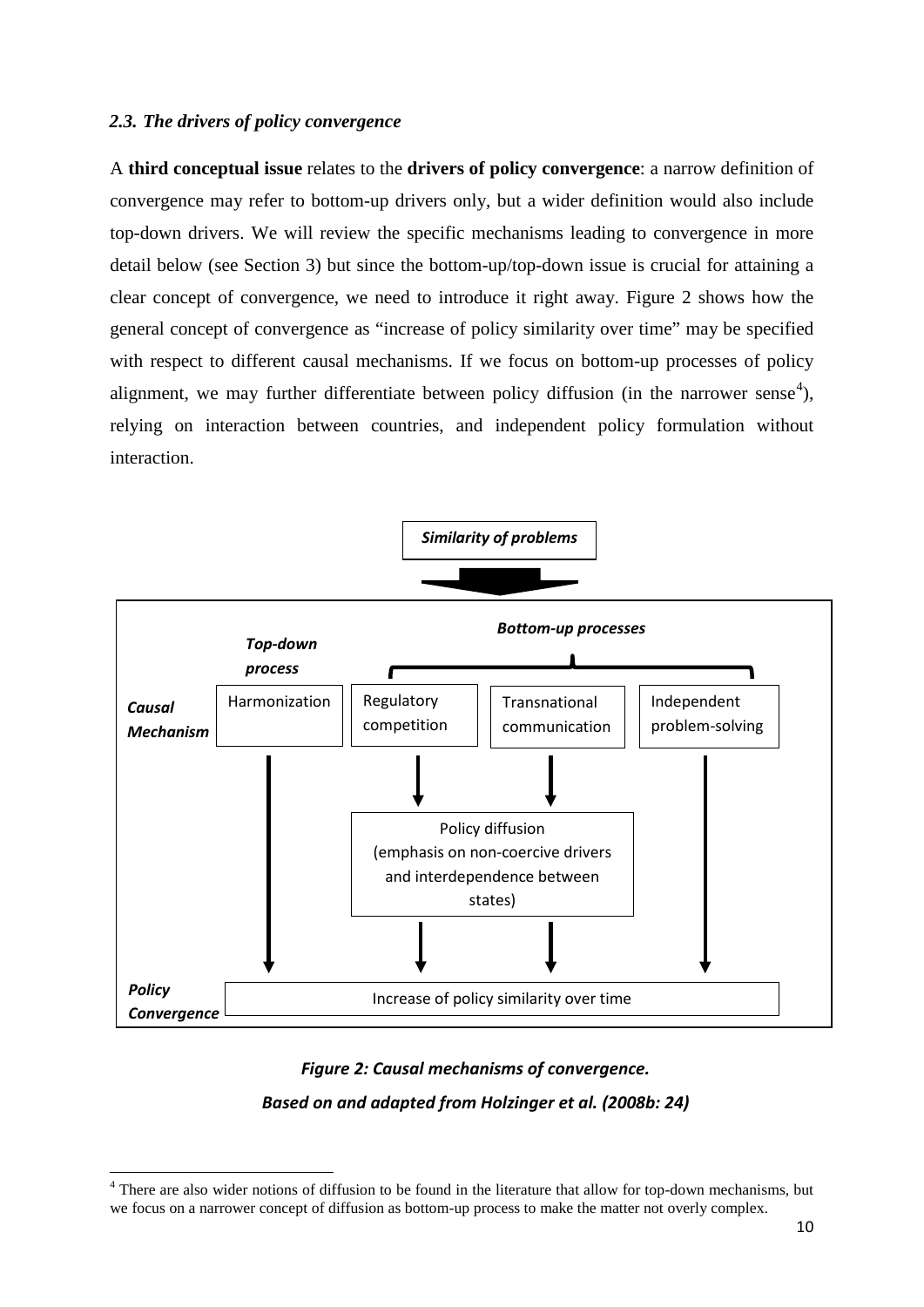In the case of European RES policies, bottom-up processes may be especially relevant. The hand, tries to shape Member States' policies even if its *direct* regulatory power is limited. The main reason here is the relative weakness of supranational EU institutions with regards to energy policy. While the Lisbon treaty for the first time stipulates an active role for the EU in conducting energy policy, Member States have retained their sovereignty over the general course of their energy policies (Article 194(2) TFEU). The EU commission, on the other common EU climate and energy target architecture for 2020 and 2030 constitutes an *indirect*  way of top-down influence – a common framework that creates a similar problem context (i.e., "how to increase the share of RES?") for all Member States. Also, the Commission is increasingly active in using the internal market directives (2003/54/EC, 2009/72/EC) to steer Member States energy policies in the preferred direction (e.g., in the form of tender schemes that use competitive bidding procedures to determine the level of RES support, or fixed premium schemes that offer RES-producers a mark-up on top of the spot-market price). The Commission's (2014/C 200/01) "Guidelines on State aid for environmental protection and energy 2014-2020" constitute another lever. Eventually, the "EU impact on the national energy mix is predominantly indirect, yet powerful" (Callies and Hey 2013: 88). Furthermore, the absence of formal coercion does not rule out other, less explicit forms of pressure. For instance, there may be market-induced pressures that lead countries to adopt similar financial and social policies (cf. Ther 2014). In sum, it should be noted that even if we conceptually restrict convergence to bottom-up processes, top-down influences should not be neglected.

#### *2.4. The directed process of policy convergence*

 of both *process* and *final state.* Specific definitions may accentuate these characteristics to homogeneity. If we emphasize proximity to *final states*, we would rather not refer to this Finally, a **fourth conceptual aspect** of convergence results from its conceptual conjunction different degrees. Consider, for instance, the following hypothetical situation: some EU Member States move from wide diversity towards more similarity, albeit still far from situation as convergence. However, if we focus on the *process* of increasing similarity, we would speak of a case of convergence – even if the process is far from finished. In a similar vein, Plümper and Schneider (2009) distinguish between complete and incomplete convergence.

Against this background, the process-dimension is a crucial conceptual element of convergence, not least because it directly opens the analytical framework for investigating the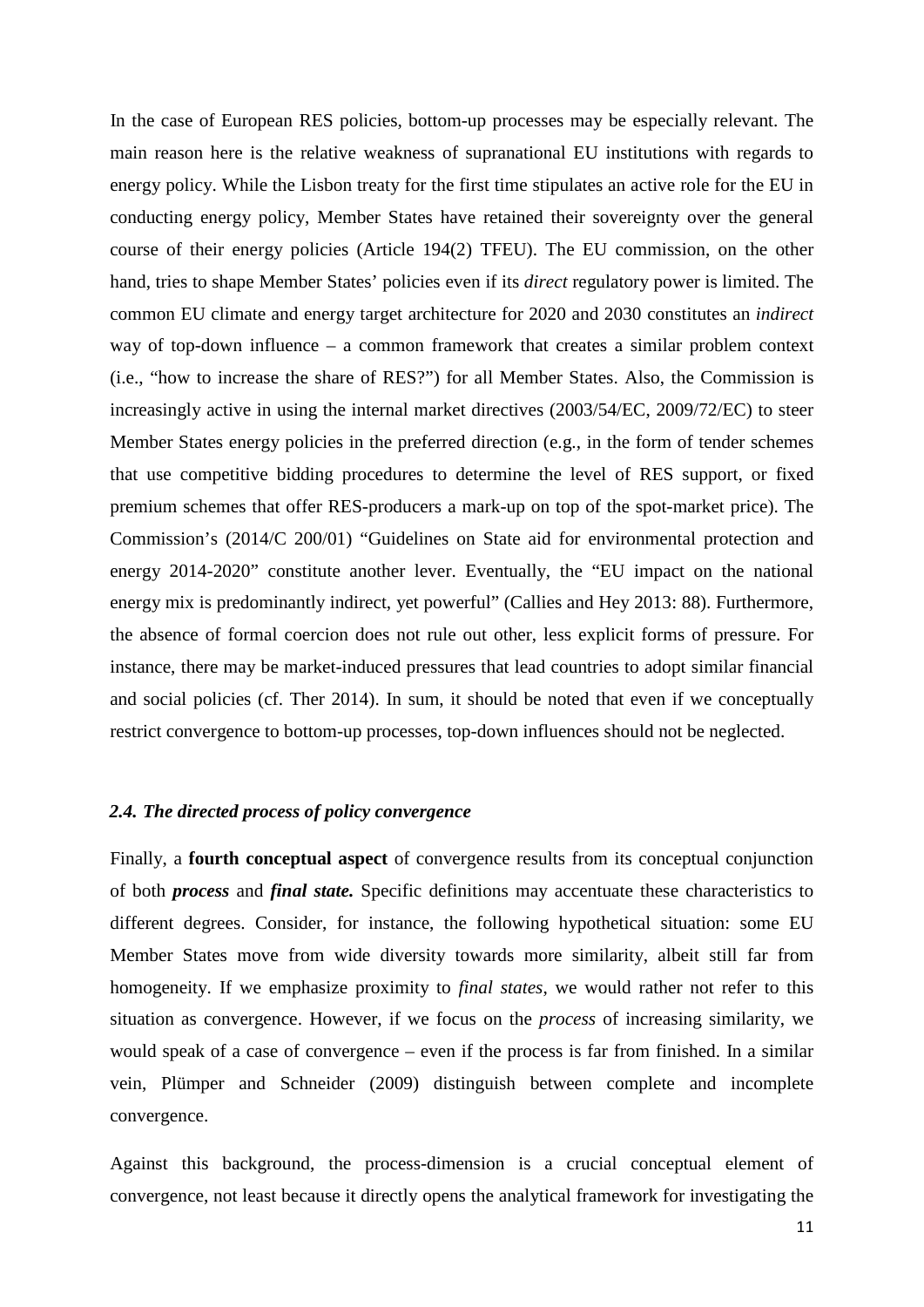mechanisms that may lead to convergence (see Section 3). Furthermore, as Bennet (1991: relevant theoretical dimension is time rather than space. Otherwise the concept becomes a 230) remarked: "Policy convergence should also be conceptualized in dynamic terms. The synonym for similarity". At the same time, final states are important as a benchmark against which to measure the progress of increasing similarity. In the particular context of RES policies, the final states are moving targets (e.g., support level or RES share/per capita GDP) that evolve with technological and political development: unless we refer to the EU's longterm aim of full decarbonisation, essentially implying 100% RES, it does not seem sensible to consider specific support levels or RES shares as "final" in a literal way.

Formally, the process-dimension of convergence might be illustrated as follows. Given  $D_{AB}^x =$ difference between two countries A and B concerning attribute  $x$ , then the countries are converging if

$$
\frac{dD_{AB}^x}{dt}<0.
$$

 measured the variance of a given sample, this approach is problematic (e.g., it fails to detect This rather broad definition would have to be operationalized for given contexts, yet it is beyond the scope of this paper to outline specific evaluation methods in detail (cf. Heichel et al. 2005). Two issues are noteworthy, though. First, while the literature predominantly conditional convergence, Plümper and Schneider 2009). Second, although the above definition is fairly general, it does not account for the ordinal ranking of countries (e.g., do laggards overtake frontrunners?, cf. Heichel et al. 2005: 833ff.).

#### *2.5. Specifying policy convergence – Implications for the case of RES policies*

In sum, the above suggests that a comprehensive analytical concept of policy convergence relies on several specifications:

(1) Object

- convergence in terms of targets
- convergence in terms of instruments
- **•** convergence in terms of outcomes

(2) Benchmark

- absolute convergence
- **conditional convergence**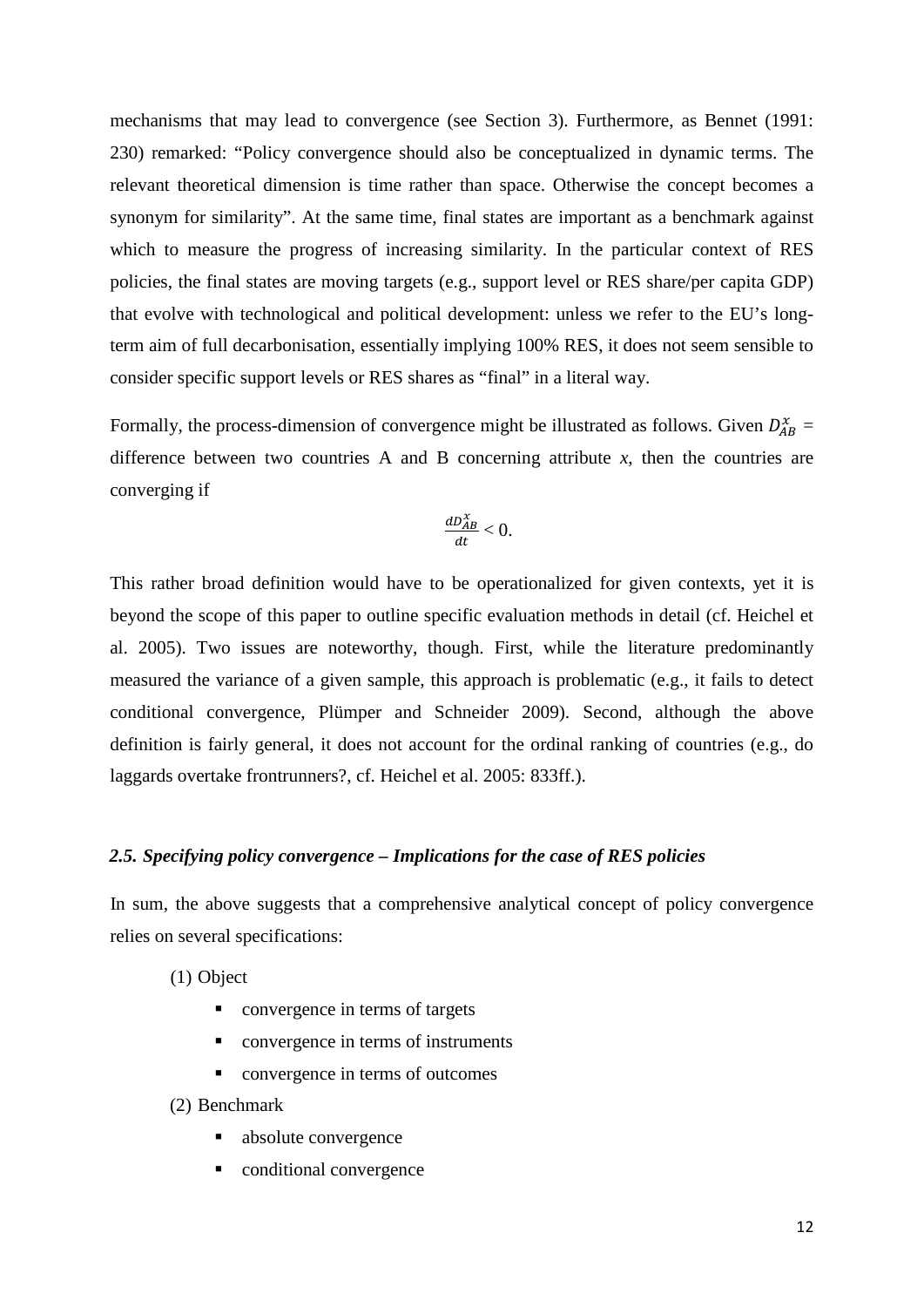#### (3) Drivers

- bottom-up
- top-down

(4) Directed process

- **Perocess** movement towards homogeneity
- final state  $-$  homogeneity

 conditions, and (3,4) unfolding via bottom-up processes. In terms of Figure 2, that would relate to normative considerations: the more we emphasize cost-effectiveness in terms of of RES instruments, such as support levels – in *absolute* terms. The broader our perspective, final state – homogeneity Applying this framework to the case of RES policies in the EU, the above discussion emphasized (1) convergence in terms of instruments, (2) conditional on economic and natural imply a focus on the policy diffusion cluster – interdependent co-evolution of Member States' policies within the common institutional framework of the EU. The latter may, even in absence of explicit pressure, affect national policy making through agenda setting and other indirect forms of influence. Moreover, be reminded that specifications (1) and (2) directly electricity generation costs, the more convergence would need to refer to the specific design so as to acknowledge heterogeneity in preferences or economic context, the more RES targets, outcomes and their distributions – *conditional* on some to-be-defined criteria – are to be considered.

#### *3. What drives policy convergence? Linking economic and political approaches*

 ideological background. Nevertheless, the sobering experience of Europe's "monetary disunion" (Streeck and Elsässer 2015) hints to a particularly strong link between economic lack of i) a sufficiently homogeneous area in terms of economic fundamentals and of ii) a now first review the theory of and the empirical evidence for economic convergence. Yet, The introductory quote of Bennet (1991) points at an important precondition for policy convergence – namely that *states are facing similar problems*. In principle, such an alignment of issues-to-be-addressed by policy intervention can come about through different channels, such as economic context, natural conditions, common institutional framework and and policy convergence. While a common monetary policy binds the Euro group together, the fiscal stabilization mechanism have almost teared the Euro apart (thereby also supporting the theory of optimum currency areas, see Mundell 1961, Fingleton et al. 2015). In other words, policy harmonization without economic convergence may not be sustainable. Therefore, we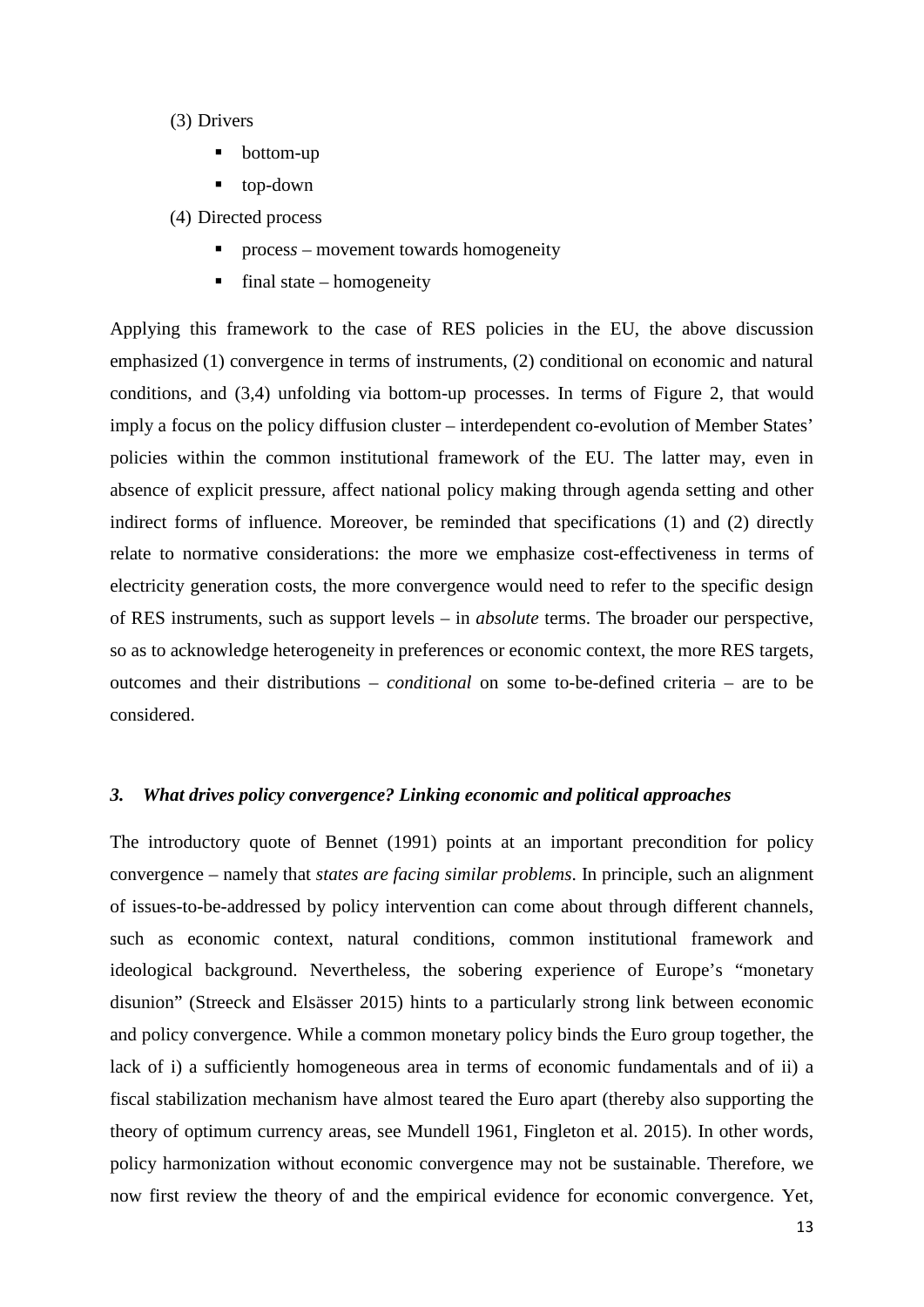by wholly distinct policies. Hence, we subsequently review the political drivers of policy although economic convergence may yield similarity of problems, these might be addressed convergence.

#### *3.1. Economic convergence: theory and evidence*

 technological progress, the Solow-model predicts convergence of capital stocks (per capita) economic theory traditionally sees the case for gradual convergence fostered (Ohlin 1933, The standard model of economic growth dates back to Solow (1956). It conceptualizes growth as extension of capital stocks (where capital includes all forms of productive assets, from machinery to know-how). If countries exhibit similar characteristics, such as the level of among these countries. In case the fundamental economic characteristics differ, convergence is not absolute but conditional, reflecting these differences. Yet, declining marginal productivity of capital may erode differences over time: poor economies should grow faster than rich economies because investments in the former yield higher *marginal* returns. Eventually, all countries would converge to the same steady-state level of capital (Baumol 1986). This is the so-called "catching-up" hypothesis. Within an interdepended world of trade, Samuelson 1948). Yet there is also a longstanding controversy over the "catching-up" hypothesis, in particular as regards the influence of trade: for instance, it has been shown that opening up poorer countries to trade may stop growth convergence processes and even cause divergence (Bajona and Kehoe 2010).

 policies via the concept of the so-called Environmental Kuznets Curve (EKC, cf. Grossmann Brock and Taylor (2010) argue that the EKC is a necessary byproduct of economic to such patterns, a wide range of candidates has been discussed. One prominent mechanism countries can raise their RES-shares (e.g., in terms of solar PV, wind power) faster than early The economic literature on growth and convergence has been connected to environmental and Krueger 1995). The EKC suggests an inverted-U-shape relationship between GDP and environmental pollution: with raising wealth, pollution at first increases but then decreases. convergence within the Solow model. Yet as to the specific mechanisms that might give rise relates to the increasing demand for high environmental quality with rising income levels. Thus, economic convergence would directly translate into convergence of demand for generally stricter environmental policies. For instance, demand for clean energy provision increases as poorer countries catch up; due to higher marginal productivity of capital, poorer adopters, with all countries eventually converging. Conversely, without economic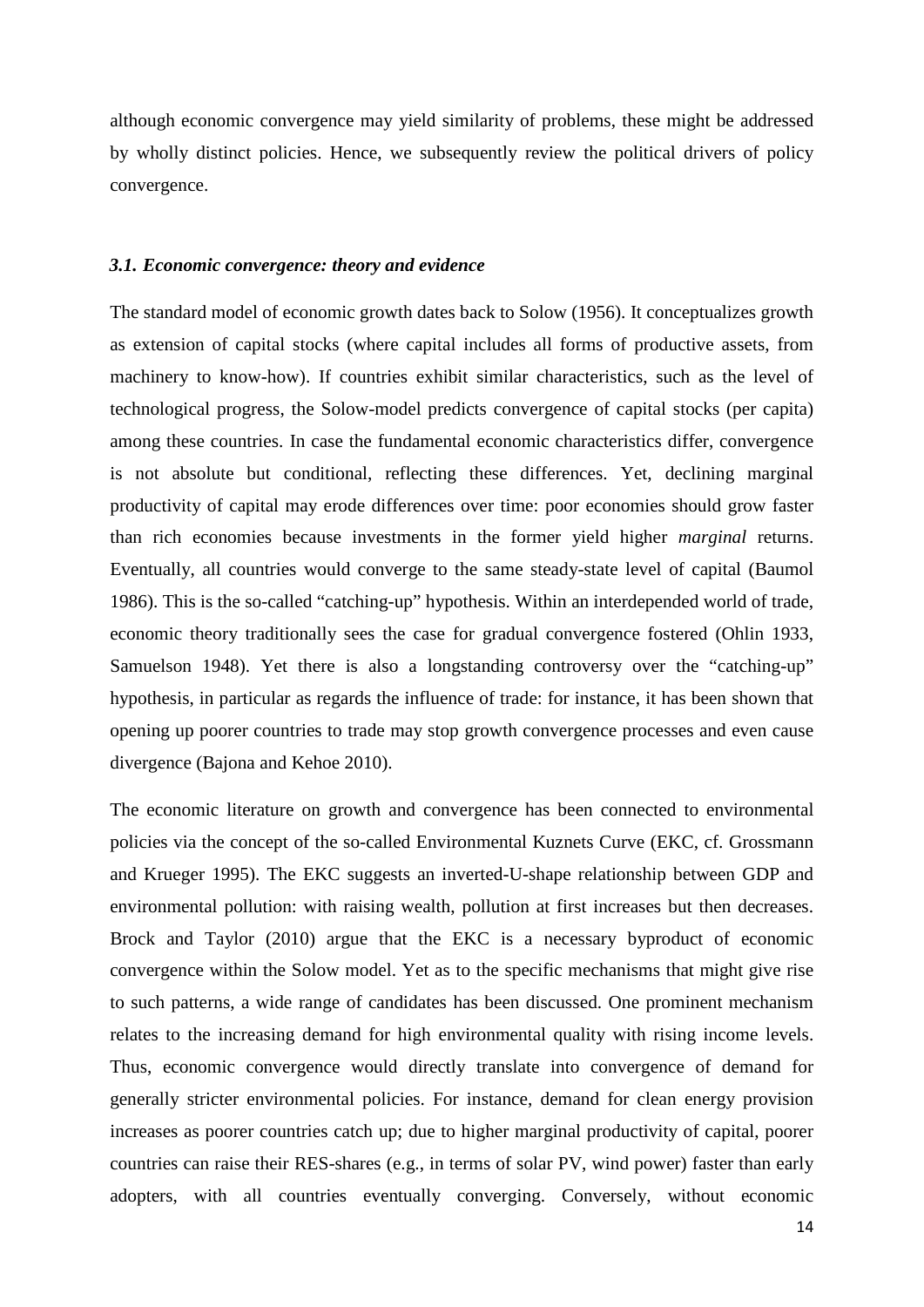convergence, there could be little reason to expect countries to align their energy and environmental policies and to attain similar outcomes in terms of, for instance, RES shares.

The hypothesis that in an interdependent world, characterized by trade and mobile investment capital, economies will convergence to similar levels of wealth, however, is empirically disputed (see Rodriguez and Rodrik 2001 as well as Islam 2003 for extensive overviews). And even staunch supporters of globalization concede that "catch-up will be a long, difficult grind" (The Economist 2014). So if even mainstream economics contains doubts as to the extent with which the theoretical mechanism of convergence-by-catching-up actually materializes, what about the European experience?

 terms of available human capital and geographical location) and different policy choices In Europe, the post-Cold-War era revealed the strong impact of institutions, and, more generally, of the socio-political context, on national economic trajectories. During the 1990s, formerly communist countries in Central Eastern and South Eastern Europe lived through rather diverging economic developments, due to both different starting positions (e.g., in (Ther 2014).

 This can also be seen from recent GDP per capita statistics of the EU-28: at the upper end Within the EU, there is meagre evidence for overall economic convergence (measured in real per capita income) but there is evidence of convergence within several subgroups – that is, clusters of Member States growing at the same rate (Borsi and Metiu 2015). Importantly, a clear separation between old EU-Member States and new Member States in Eastern Europe appears: although the latter have exhibited higher growth rates, catching-up has not yet been sufficient in order to smooth out differences across Member States (Borsi and Metiu 2015). (omitting Luxembourg), the Netherlands stay at 31% above the EU-28 average (year 2013, Eurostat<sup>[5](#page-15-0)</sup>). On the lower end, Bulgaria is listed with a GDP per capita of 55% below the average. In sum, one might speak of clustered, slow and non-monotonic processes of economic convergence in the EU.

This leads us to the apolitical character of the original Solow-model of economic growth upon which the catching-up hypothesis is built. In order to explain processes of economic divergence or convergence, political variables are crucial. Emphasizing institutions as "historical choices", Hall and Soskice (2001) pointed to persistent "Varieties of Capitalism" – liberal market economies on the one hand, coordinated market economies on the other hand.

**.** 

<span id="page-15-0"></span><sup>5</sup> http://ec.europa.eu/eurostat/statistics-explained/index.php/GDP\_per\_capita,\_consumption\_per\_capita\_and\_ price\_level\_indices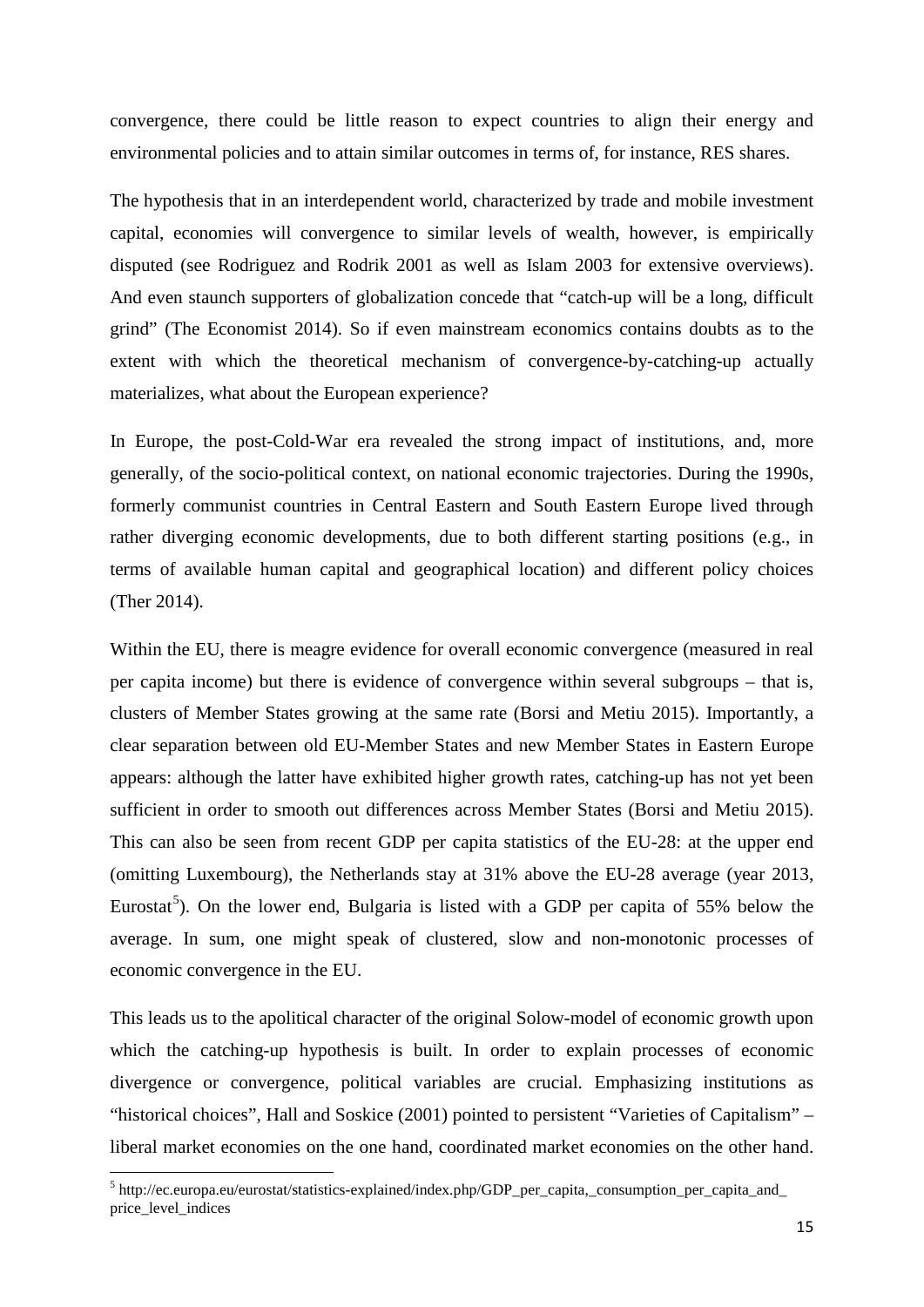The latter, however, in recent years have implemented more extensive deregulation than the former (Pierre 2015), possibly suggesting a convergence of the coordinated approach to the liberal one. Nevertheless, the institutional perspective reminds us that similarity of economic context (globalization and the resulting competitive pressure on national economies) not inevitably translates into a convergence of policies.

#### *3.2. Policy convergence: the role of political processes*

Theories of economic convergence are apolitical in the sense that they build on economic variables (e.g., technological progress, capital accumulation) that may explain demand for specific polices; yet they are silent on the workings of the "political market" where policy supply needs to meet this demand (cf. Keohane et al. 1998). Policy convergence implies that demand is met in similar ways. In other words, problem convergence is a necessary but not sufficient condition for policy convergence: in principle, states might find rather different solutions to essentially identical problems. Thus, a comprehensive framework of convergence needs to identify the specific mechanisms that lead states to adopt similar policy solutions.

 reform in general (Pitlik 2007) and, more particularly, the spread of RES policies: "The As Figure 2 demonstrates, the literature on policy convergence mostly highlights different forms of interdependence between states, possibly combined with elements of top-down steering. Bennet (1991) proposed four different drivers of convergence: emulation, elite networking, penetration by external actors and harmonization. Subsequently, the literature focused on specific variations of Bennet's first two mechanisms under the label "policy diffusion" (Bush and Jörgens 2005, Tews 2005). In particular, the non-hierarchical character of diffusion has been emphasized: "Diffusion is the spreading of innovations due to communication instead of hierarchy or collective decision making within international institutions," (Tews 2005: 65). Thus, diffusion is to be differentiated from coercive imposition and harmonization as other possible mechanisms that may establish homogeneous policies. Diffusion proceeds horizontally rather than vertically and is "driven by information flows" (Busch and Jörgens 2005: 865) within processes of emulation and learning. Coming back to Figure 2, policy diffusion marks the result of interdependent problem-solving: neither are policies implemented due to pressure from above, nor are they conceived by solitary policymakers. Empirically, diffusion has been identified as a crucial driver of economic policy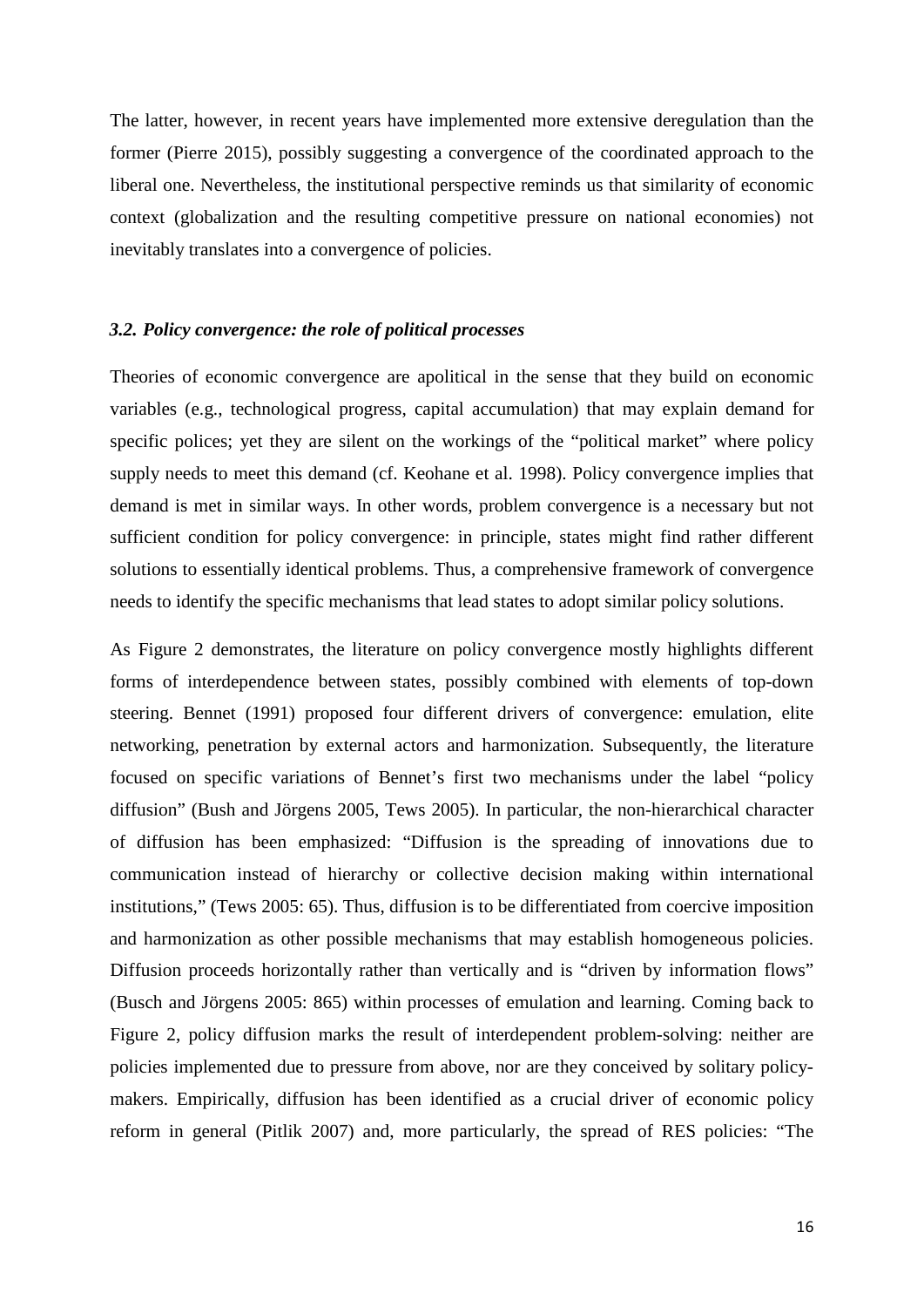international spread of feed-in tariffs<sup>6</sup> and quotas was driven neither by mechanisms of harmonization nor imposition. Rather, the analysis [...] points to an important role of diffusion mechanisms during the instruments' spread" (Busch and Jörgens 2005: 876).

 Knill (2005), and Holzinger et al. (2008b) who focus on three bottom-up mechanisms of "laboratory federalism" argument from the theory of fiscal federalism (Oates 1972, 1999). The bottom-up drivers of policy convergence were further investigated by Holzinger and convergence – transnational communication, regulatory competition and independent problem-solving. Jacobs (2012) builds on this framework to evaluate convergence of RES policies in Spain, France and Germany. First, transnational communication contributed to RES policy convergence between these EU Member States; in particular, it was "decisive for the spread of certain feed-in tariff design options" (Jacobs 2012: 134). Second, regulatory competition arises from Member States' objective to stay competitive in terms of attracting investment. Note that the idea of regulatory competition also aligns very well with the While one of the main results of Holzinger et al.'s (2008a) empirical analysis is that regulatory competition has only negligible explanatory power for environmental policy convergence in the EU, Jacobs finds at least some evidence for convergence of photovoltaic feed-in tariffs due to competition between EU Member States. Third, common problem solving pressure may lead states to independently adapt very similar solutions: For instance, rapidly cumulating remunerations for photovoltaic installations were a problem both in Germany and Spain during the late 2000s. As a solution, "flexible tariff degression was developed independently in Germany and Spain" (Jacobs 2012: 227).

 convergence processes may result from a combination of these ingredients. In particular, the Of course, the conceptualization of Figure 2 is rather abstract and coarse in that processes are split into bottom-up or top down, as well as interdependent or independent. In reality EU's multi-level system with its complex architecture of partly differentiated, partly overlapping and often contested allocation of responsibilities allows for hybrid processes. From a formal perspective, decisions may be taken voluntary, yet at the same time they may respond to pressures arising from EU-guidelines and intergovernmental discussions. The example of RES targets and RES instruments perfectly illustrates these linkages. The RES targets for 2020 were allocated via collective decision-making – from the EU Member States' point of view, RES targets, therefore, frame national decisions on RES instruments. When

 $\overline{a}$ 

<span id="page-17-0"></span><sup>6</sup> Feed-in tariffs remunerate RES-producers with a certain amount for each kWh of electricity.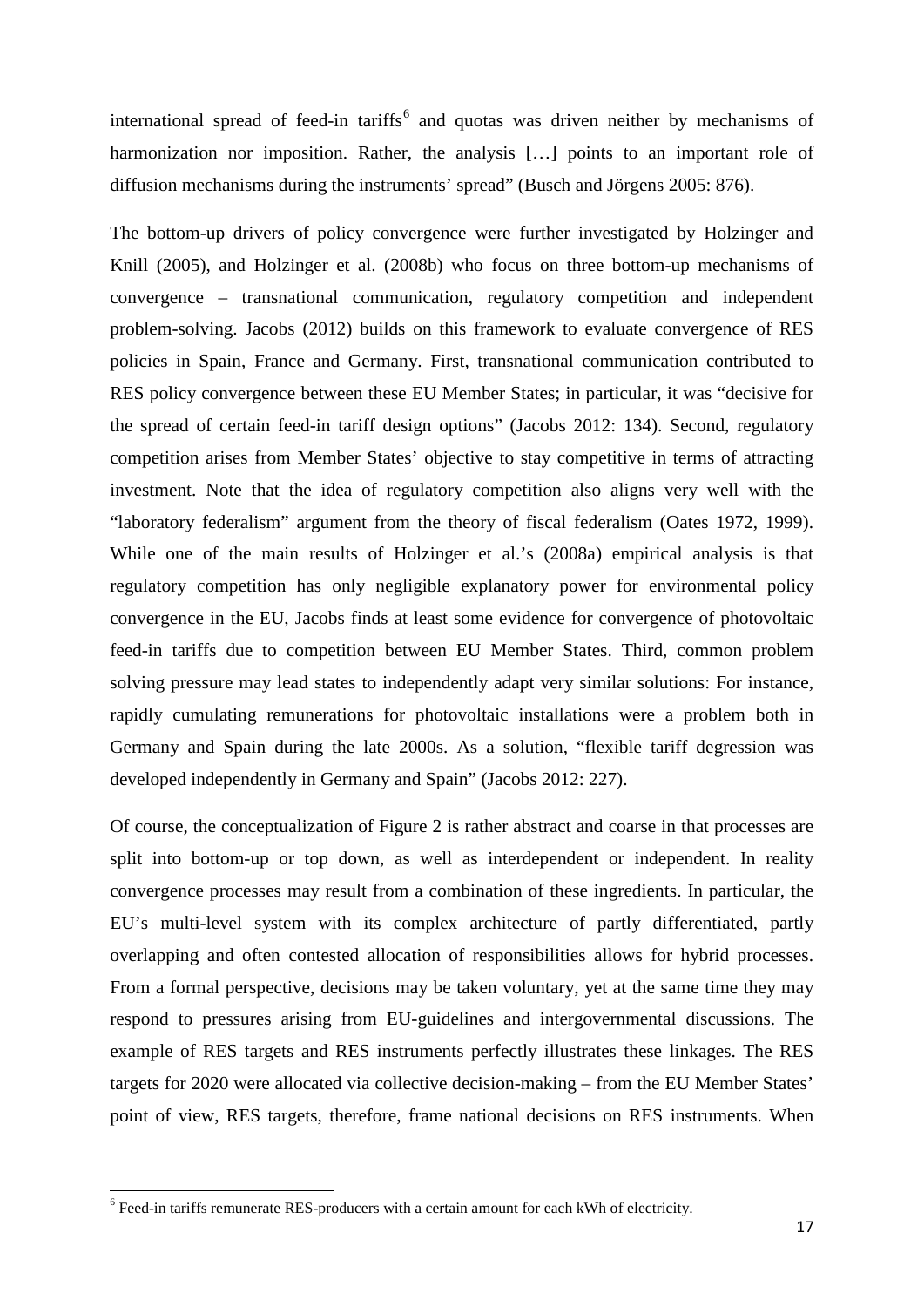emulate one another or combine all of these activities. designing specific policy instruments, Member States may cooperate, compete, communicate,

emulate one another or combine all of these activities.<br>Against this background, the Open Method of Coordination (OMC), whereby the EU Commission influences national policies by agenda setting and framing inter-Member State discussions (cf. Ania and Wagener 2014, Borrás and Jacobsson 2004, Kerber and Eckardt 2007), represents one potentially important driver of convergence. For instance, Germany recently introduced a test phase for tender schemes to determine the feed-in tariffs for large photovoltaic installations – and this development might be interpreted as a case of preemptive compliance with the EU-Commission's push towards this direction, as laid down in the state aid guidelines (Tews 2015).

Thus, while the literature discusses a range of mechanisms for convergence of policies, it puts a strong emphasis on diffusion, that is, horizontal spill-over effects. In contrast, top-down imposition of policies is commonly referred to as harmonization – to be differentiated from the bottom-up processes of convergence. However, the notion of bottom-up convergence should not lead us to neglect the role of supranational institutions, in particular the EU Commission, in framing and steering policy evolution on the Member State level.

In conclusion, theories of economic and political convergence processes complement each other: studies of economic convergence are largely apolitical as they do not aim to explain why states choose or should choose the same policies to solve a given problem. At the same time, economic convergence may often represent a necessary condition for successful policy convergence.

#### *4. Assessing the case for RES policy convergence in the EU*

 in the EU. A comprehensive statistical analysis, estimating convergence of all relevant In the following, we take a closer look at the empirical evidence for RES policy convergence objects, merits a separate paper, whereas we here primarily aim at conceptual consolidation. For this reason we provide a succinct overview of the available descriptive evidence on the development and the status quo of RES targets, instruments and shares.

At the level of policy targets, the EU climate and energy package, set up in 2007/08, for the first time required national governments to devise "National Renewable Energy Action Plans" and specified binding RES targets for 2020 on Member State level. However, a standard of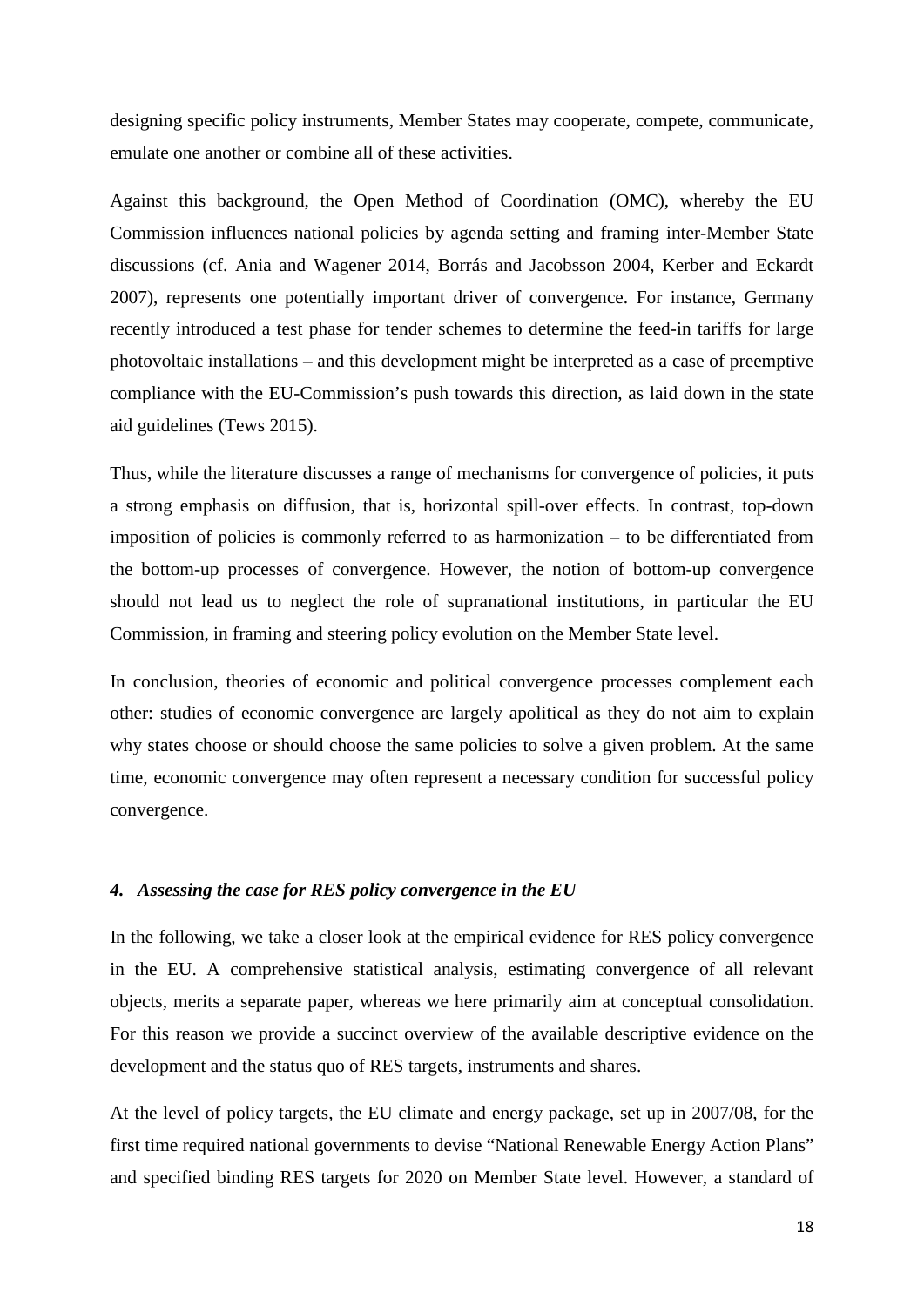comparison for assessing convergence of targets is lacking because the updated 2030 framework, adopted in 2014, refrains from binding national targets. [7](#page-19-0) Instead, it only indicates Member States cannot be hold accountable for failing their targets any more. As for the past an EU-level RES target. One could, therefore, hypothesize that the 2030 framework will prospectively decelerate convergence of RES shares (or even induce divergence) since development, given the slow and clustered process of economic convergence and the binding 2020 package, it might be reasonable to expect some evidence of conditional convergence with respect to the level of RES support instruments and RES shares.

 been stagnating or even declining since then (cf. Table 2). The early history of RES support instruments, from 1970 to 2000, is summarized by Knill et al. (2008: 115ff.) as the "emergence of two dominant approaches", first "subsidies or tax reductions" and second "legal obligations for energy users to purchase a certain amount of renewable energy". Yet, in hindsight, the latter cannot be reasonably called a dominant approach. Although quota schemes, that is, tradable permits obtained from fulfilling one's obligation to purchase a certain amount of RES, have been a long-time favorite of the EU Commission, there is no long-term trend towards a widespread implementation of such schemes. In fact, in 2000, out of the 9 RES-obligation schemes cited by Knill et al. (2008: 118), only one involved tradable certificates; and while the number rose to 6 in 2005, it has

 Overall, there is some tendency towards convergence in that major support instruments for RES are available in all EU Member States since 2007. In particular, feed-in tariffs have emerged as a popular support instrument, partly complemented by additional instruments support is continuously evolving: it would be a gross mistake to consider feed-in tariffs as the categories of feed-in tariffs). For instance, Jacobs (2012) analyses how the feed-in tariffs of (Table 2, see Kitzing et al. 2012 for more details on the period 2000-2010). However, RES "final state" of RES support where Member States converge first towards the instrument and then towards aligning specific regulatory details (e.g., Kitzing et al. 2012 differentiate 5 sub-France, Germany and Spain became increasingly similar over the years. But then the economic crisis squeezed federal budgets in Spain, resulting in a drastic dismantling of the RES support scheme in 2013.

**.** 

<span id="page-19-0"></span> (non-binding) targets for the RES share in gross electricity consumption in 2010, so the targets for 2010 and 2020 are not comparable either. <sup>7</sup> What is more, the 2020 targets refer to overall energy consumption. A previous directive (2001/77/EC) had set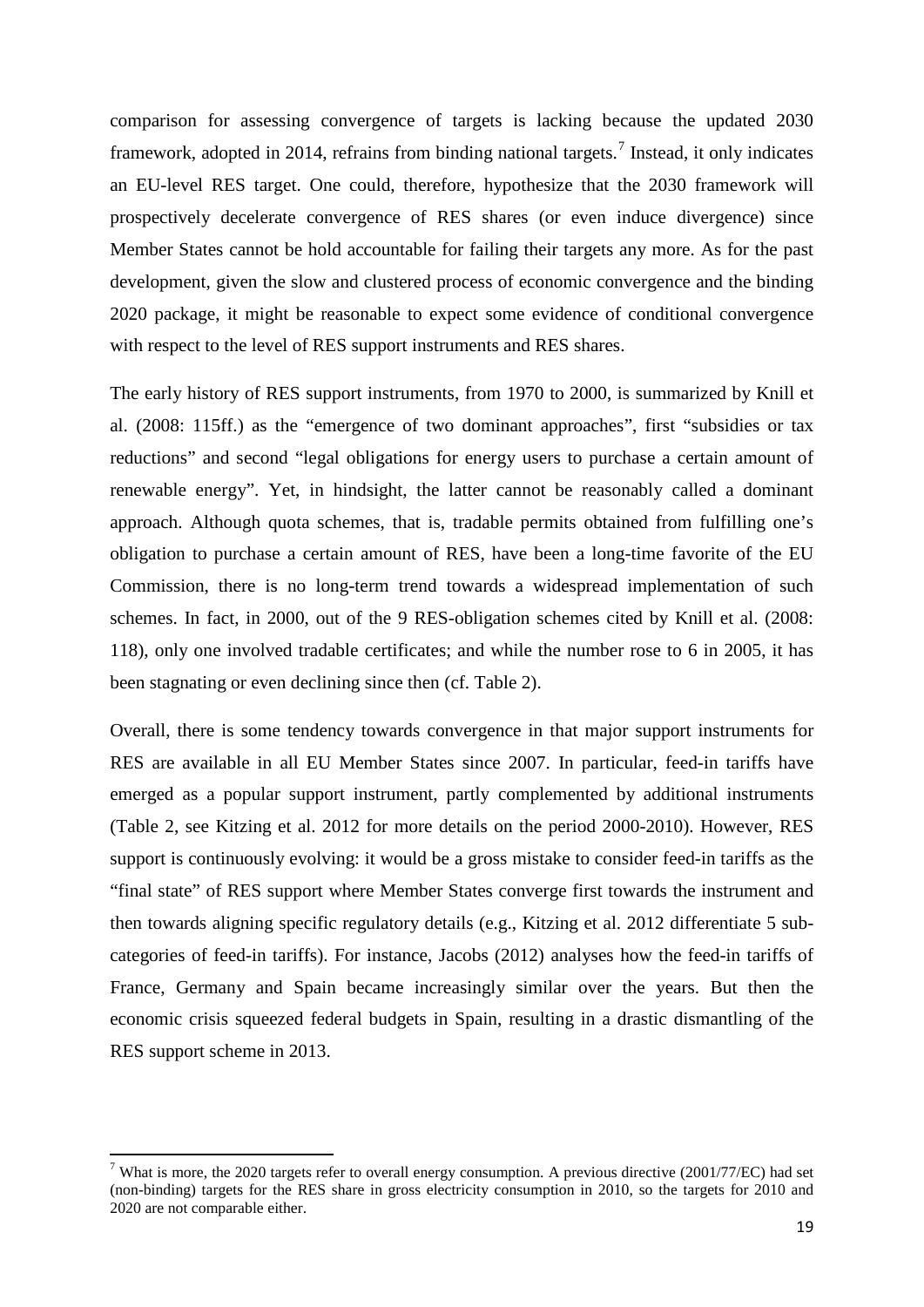|                       | 2000 | 2005 | 2010 | 2015 |
|-----------------------|------|------|------|------|
| <b>Feed-in tariff</b> |      | 16   | 23   | 19   |
| <b>Feed-in</b>        |      | 4    |      | Ω    |
| premium               |      |      |      |      |
| <b>Tender</b>         |      |      | 6    | 8    |
| <b>Quota scheme</b>   |      | 6    | 6    |      |

### *Table 2: Number of EU Member States that have implemented major RES support instruments, 2000-2015 Source: Kitzing et al. 2012 for years 2000-2010, database www.RES-legal.eu for 2015[8](#page-20-0)*

 once common rules for the generation, transmission and distribution of electricity are Furthermore, EU energy policy puts partly explicit, partly implicit pressure on Member States to move away from feed-in tariffs. The Commission's argument here reads (see Section 2.3): implemented all over the EU, substantial cross-border interactions will be prevalent, rendering country-specific support schemes incompatible. In order to minimize market distortions and inefficiencies, country-specific RES support should oblige RES producers to directly sell electricity in the market, promoting the overall market-integration of RES and increasing cross-border electricity trading. Recent developments indicate that the Commission successfully frames national discussions on RES policies along these lines (cf. Tews 2015). Feed-in tariffs are increasingly complemented or replaced by feed-in premiums/tenders and might have passed a peak around 2010 (see Table 2).

 of RES, also raises doubts as to whether *any* RES instrument will serve as a convergence line. remains fundamentally unclear what the final state of RES support in a world with very high In addition, and somewhat paradoxically, the very reason the EU Commission pushes for premiums and tenders (leaving politico-economic motivations aside), the market integration In short, no one knows what the best way to integrate RES into energy markets looks like. It

<span id="page-20-0"></span><sup>-</sup> consists in increasing complexity of individual support schemes. This trend also implies ambiguity in counting: use auctions within more complex mechanisms (such as Denmark of the Netherlands) or whether to focus on tenders as main instrument. As more and more countries are experimenting with tenders, and as the instance, we also include Germany's current test-run for PV tenders into the count. <sup>8</sup> From 2005 on, the number of support schemes exceeds the number of EU Member States because many of the latter are combining elements of different support schemes. Hence, one could conclude that a "meta-trend" to see this, consider the number of tenders for 2015. We arrive at 8 Member States that employ tenders but considerably lower counts might be equally justified. One crucial question is whether to include schemes, which Commission's guidelines intend to foster this development, we maintain a rather inclusive perspective – for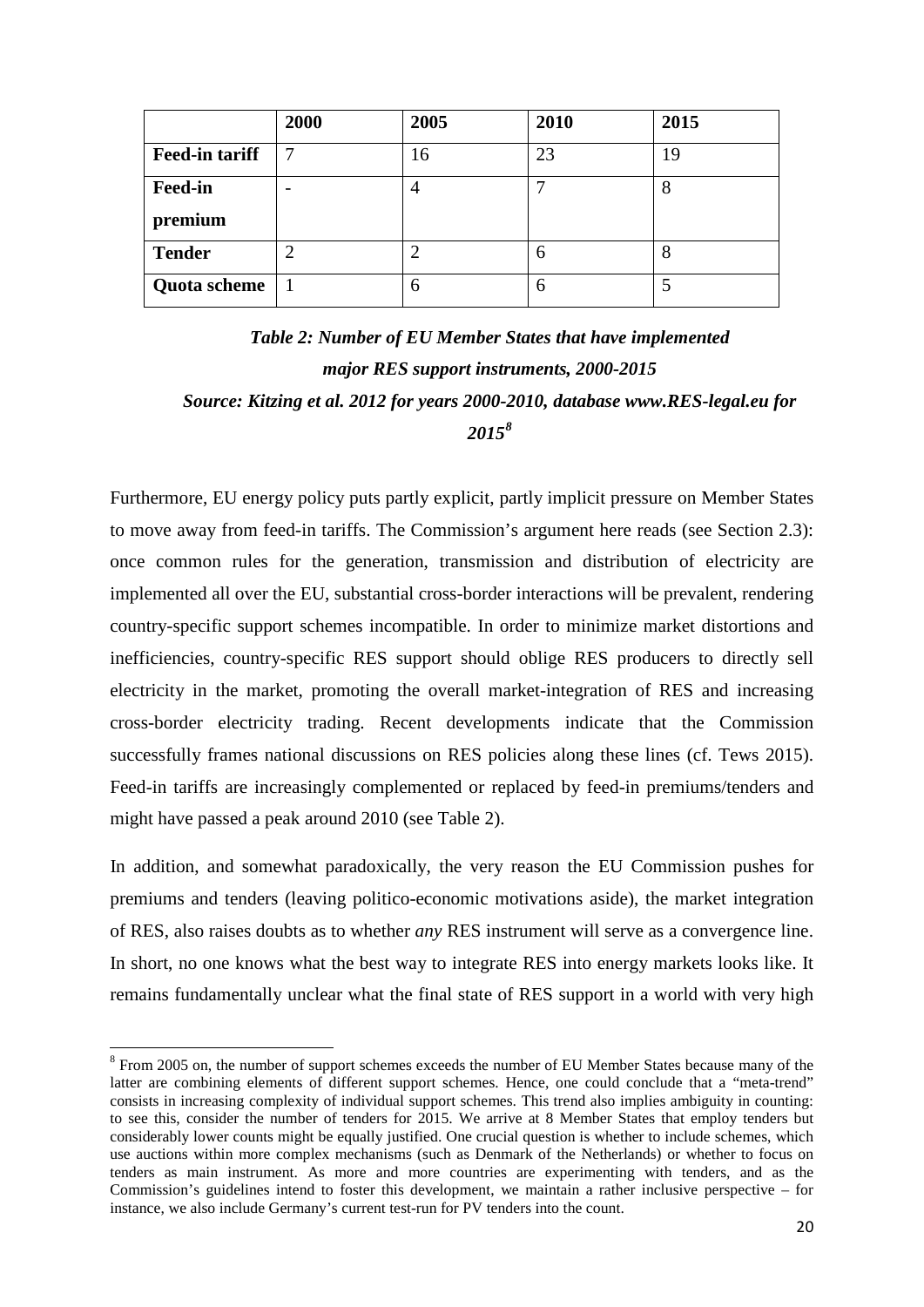RES shares might be (e.g., Kopp et al 2012): no more support at all? Alternatively, will "energy-only" markets transform to remunerate *production capacities*, so that RES support is fused with technology-neutral capacity payments? Eventually, different forms of market integration might be observed.

 hydropower – traditionally so, rather than triggered by recent and current RES deployment At the level of RES shares, some empirical evidence for conditional convergence exists, while absolute convergence is not to be expected any time soon. Figure 3a suggests that heterogeneity in natural conditions rather than economic heterogeneity accounts for most of the observed differences in RES shares (in 2013). Consider Austria and Sweden, which exhibit the highest shares of RES in gross electricity consumption: both rely heavily on policies. By comparison, the Netherlands, with an even slightly higher level of GDP per capita, only covers a fraction of its electricity consumption with RES.

 are generally significantly higher for the Member States with low initial levels than for the However, as Figure 3b shows, the growth rates of RES shares in gross electricity consumption ones with high initial levels (a very similar pattern emerges in the case of RES shares at overall energy consumption, including heat and transport). This empirical result seems to support the catching-up hypothesis. Moreover, the Member States' catching-up in terms of RES appears congruent to their economic catching-up (see Section 3.1): both catching-up processes however occur slowly and have reduced but not yet eliminated substantial differences between Member States. In other words, both processes display conditional convergence. As laid out above, economic theory could explain this congruency via a causal relation from economic growth over changes in peoples' preferences towards more environmental friendly electricity provision.

 The gist of the preceding discussion: national circumstances may be so diverse that even if all Member States pursue similar paths towards RES-based energy systems and even if there is broader economic convergence, this may not bring about absolute convergence of RES shares and RES policies. At the same time, the case for conditional convergence seems rather strong.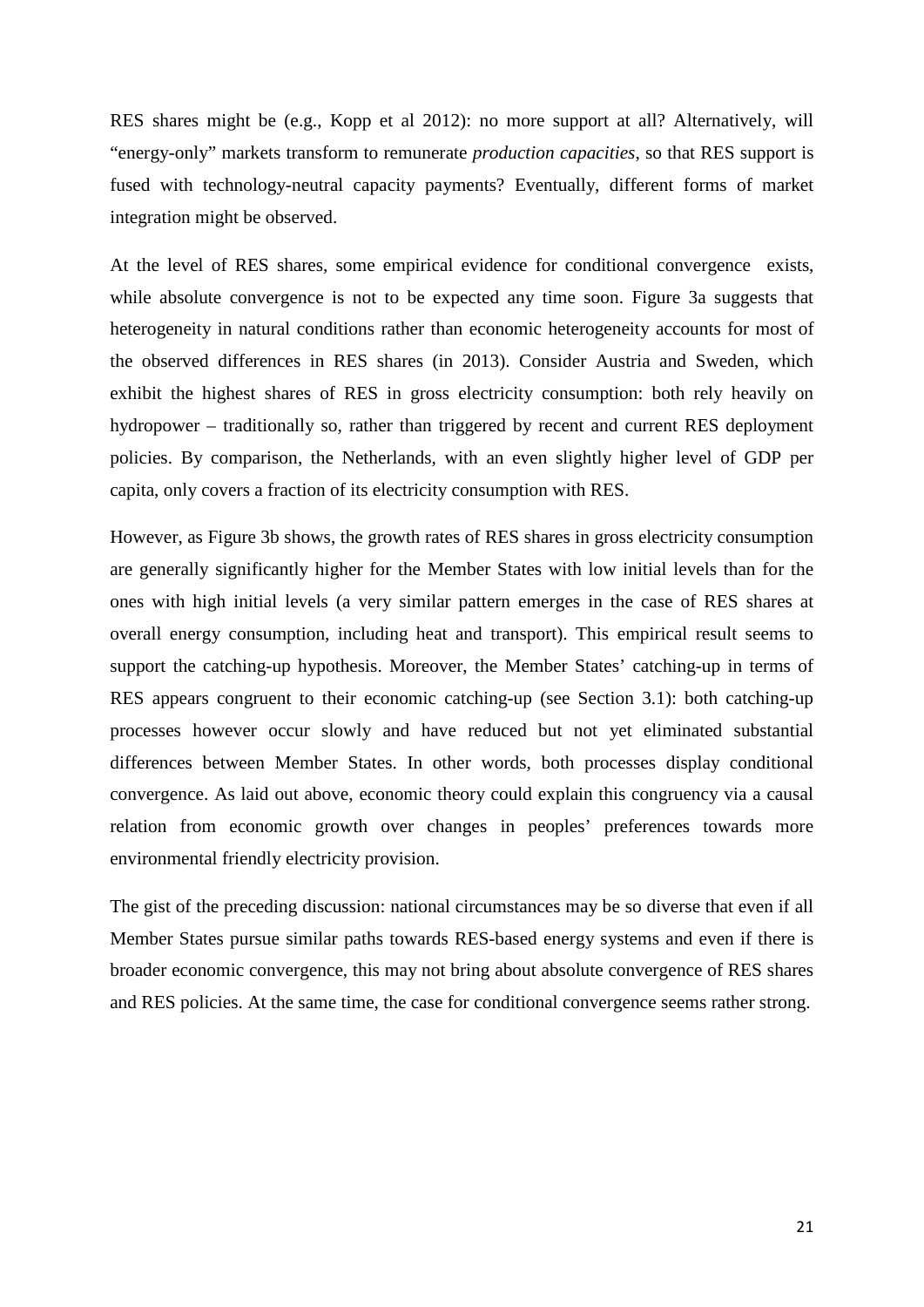

 *Figure 3a: Shares of Electricity Generated from RES in Gross Electricity Consumption for EU-27 Member States in 2013* 



 *(EU-27, excluding Cyprus) over the Time Period 2004-2013: Figure 3b: Shares of Electricity Generated from RES in Gross Electricity Consumption Annual Average Growth Rates versus the Initial Level in 2004*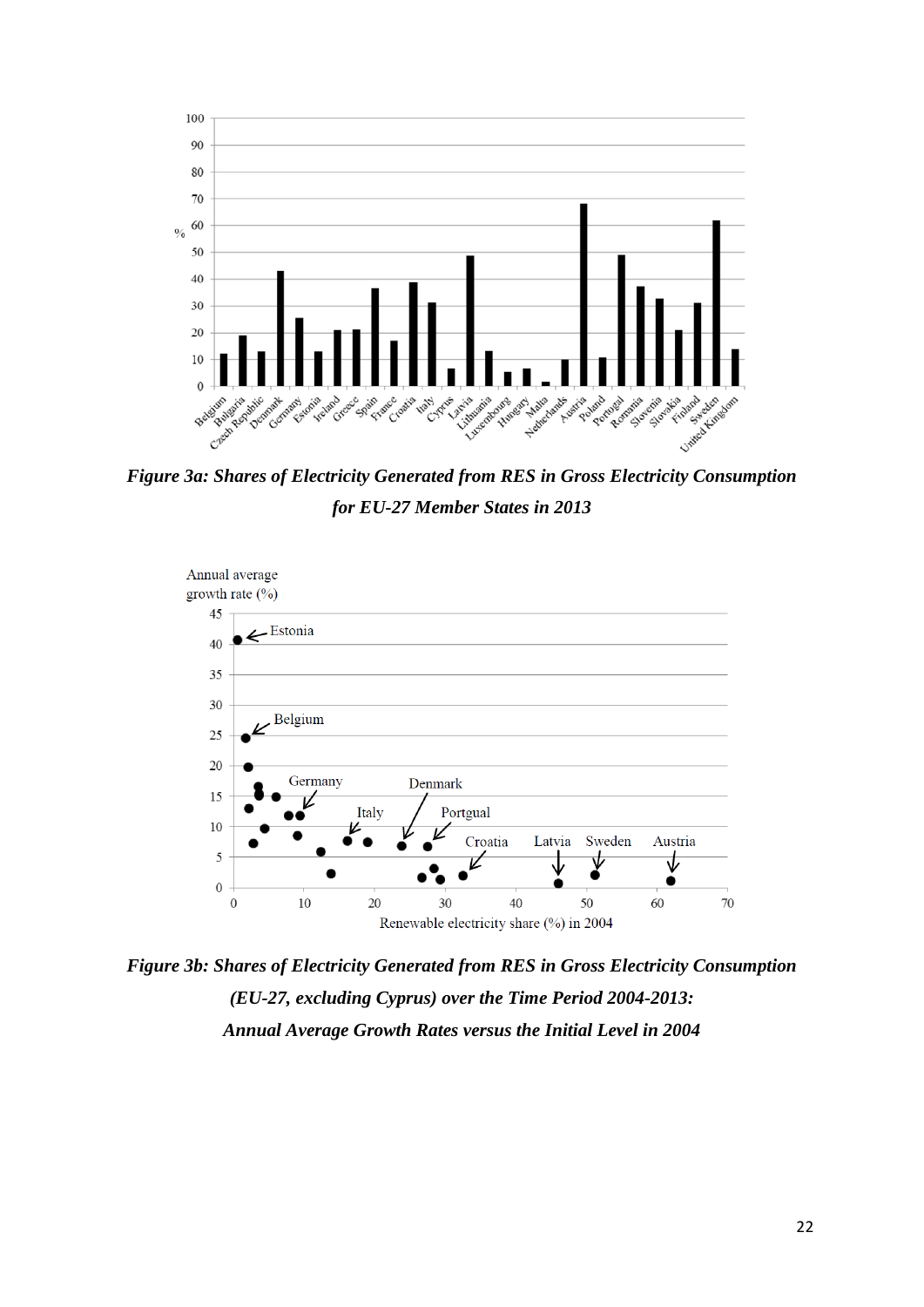#### *5. Conclusion*

 The main conceptual contribution of this paper consists in demonstrating the complementarity of economic and political convergence theories. A comprehensive explanation of successful policy convergence needs to account for both economic and political processes. Economic increasing the share of RES, whether they perceive sustainable energy provision a goal framed as conditional convergence. But the European struggles to prevent the monetary union economic convergence might backfire. convergence explains similarity of problems, but not similarity of policy solutions. Converging policies, in turn, do not solve the same problems if there is no economic convergence. Certainly, a common institutional framework such as the EU may, to some extent, also create similarity of problems: the EU climate and energy target architecture requires Member States' governments to draw up national strategies and action plans for worthwhile pursuing or not. Conceptually, differences in economic performance can then be from disintegrating in the first half of the 2010s demonstrate that policy convergence without

 EU, two interesting points stand out. First, normative views on RES support translate into the explicit objective of generating *diverging* outcomes (i.e., RES shares) so as to optimize perspective that centers on distributional aspects will rather focus on converging RES targets empirical development of RES policies indicates, again, the importance of economic Member States' budgets, lowered priority of secure RES support on the overall policy agendas – the extreme case being Spain, which completely suspended its support scheme as a tender schemes, in line with the Commission's state aid guidelines. However, the sustainable energy provision may imply that, after all, there will not be only one but several Having applied a structured concept of convergence to the case of RES support policies in the specific conceptual decisions: for instance, a perspective that emphasizes the economic benefits from transnational support will focus on convergence of instruments – in fact, with allocation of production capacities following heterogeneous RES potential. In contrast, a and RES shares, possibly conditional on Member States' economic performance. Second, the indicators as explanatory variables: although support schemes already seemed to converge towards feed-in-tariffs at the end of the 2000s, the financial crisis, leading to glaring holes in result. As of now (autumn 2015), cost-effectiveness of RES support seems to be the most prominent objective of policy reform, possibly indicating a shift from feed-in-tariffs towards heterogeneity of Member States in terms of both RES potential and preferences for final states: for example, we might see several subsets of Member States with similar policies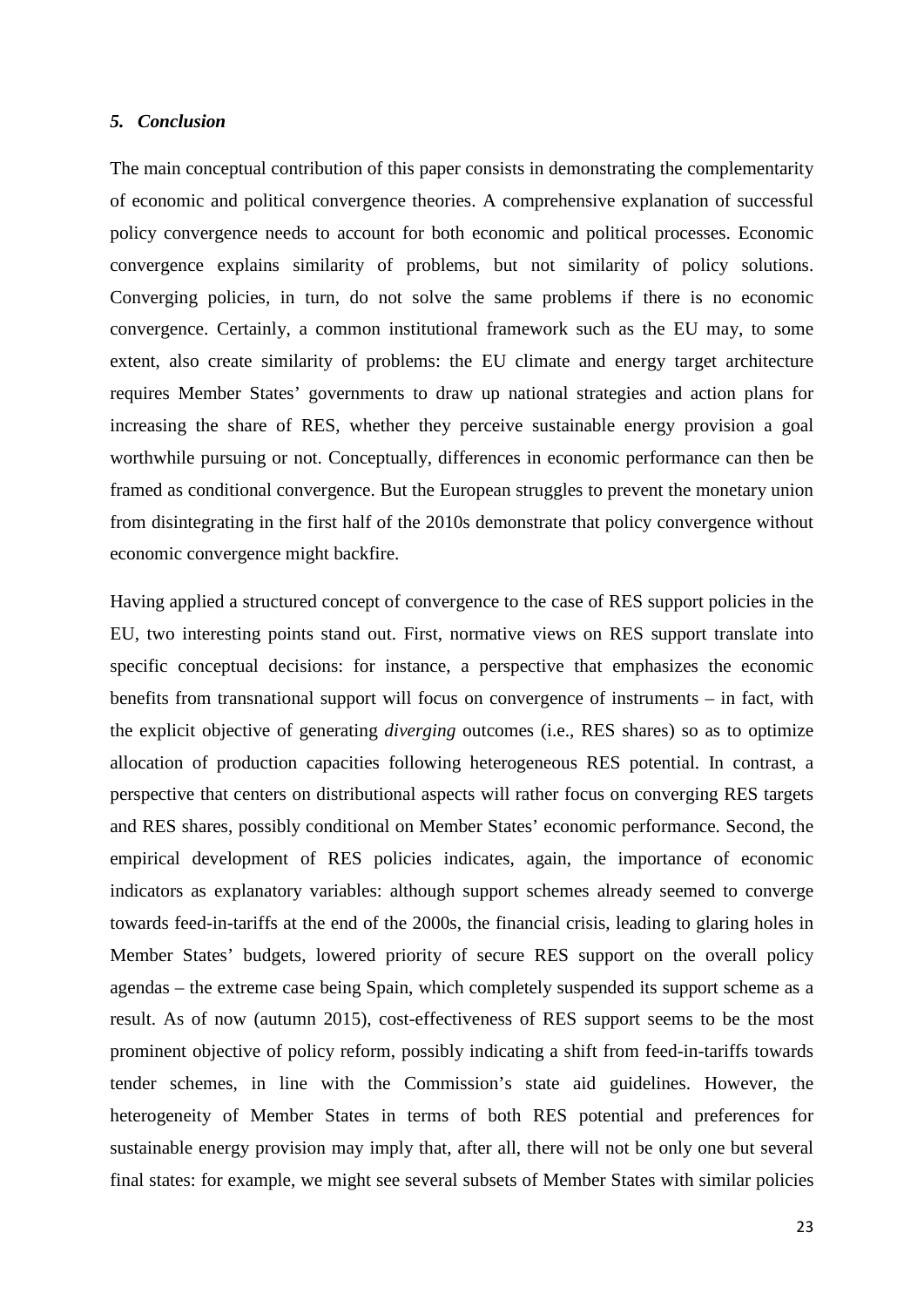transforming their energy systems at similar speed, corresponding to their respective economic performance (cf. Ćetković and Buzogány 2015). In consequence, RES policies would converge towards different final states, unless economic convergence is achieved.

 Acknowledging the economic conditions of policy convergence may help to further close the tariffs is imminent. Yet, just three years later, the future of feed-in tariffs seems far from gap between theoretical and empirical literature on convergence (cf. Plümper and Schneider 2009). It also alerts us to the possibility of unpleasant surprises if economic fundamentals are ignored. Jonung and Drea (2010) make early critics of the EU monetary union look like fools, but they have not had the last laugh. In the context of RES, the consequences might be less dramatic but still surprising: from Jacobs's (2012) diligent analysis of convergence processes in Germany, France and Spain one might get the impression that full alignment of feed-in certain.

 Since this paper's main objective concerned conceptual clarification, the empirical analysis empirical processes. has provided only a quick glance on the factual development of RES policies in the EU. More detailed statistical analyses will be required to attain an in-depth understanding of the

#### **Acknowledgment**

This work was supported by the German Helmholtz Association under Grant HA-303.

#### **Literature**

- (OMC) as an evolutionary learning process. *Journal of Public Economic Theory* 16(5): Ania, A. and Wagener, A. (2014). Laboratory Federalism: The Open Method Of Coordination 767-795
- Bajona C. and Kehoe, T.J. (2010). Trade, growth and convergence in a dynamic Heckscher-Ohlin Model. *Review of Economic Dynamics* 13(3): 487-513.
- Baumol, W.J. (1986). Productivity growth, convergence and welfare. *American Economic Review*, 76(5): 1072-85.
- Bennett, C.J. (1991), What Is Policy Convergence and What Causes It? *British Journal of Political Science* 21(02): 215-233.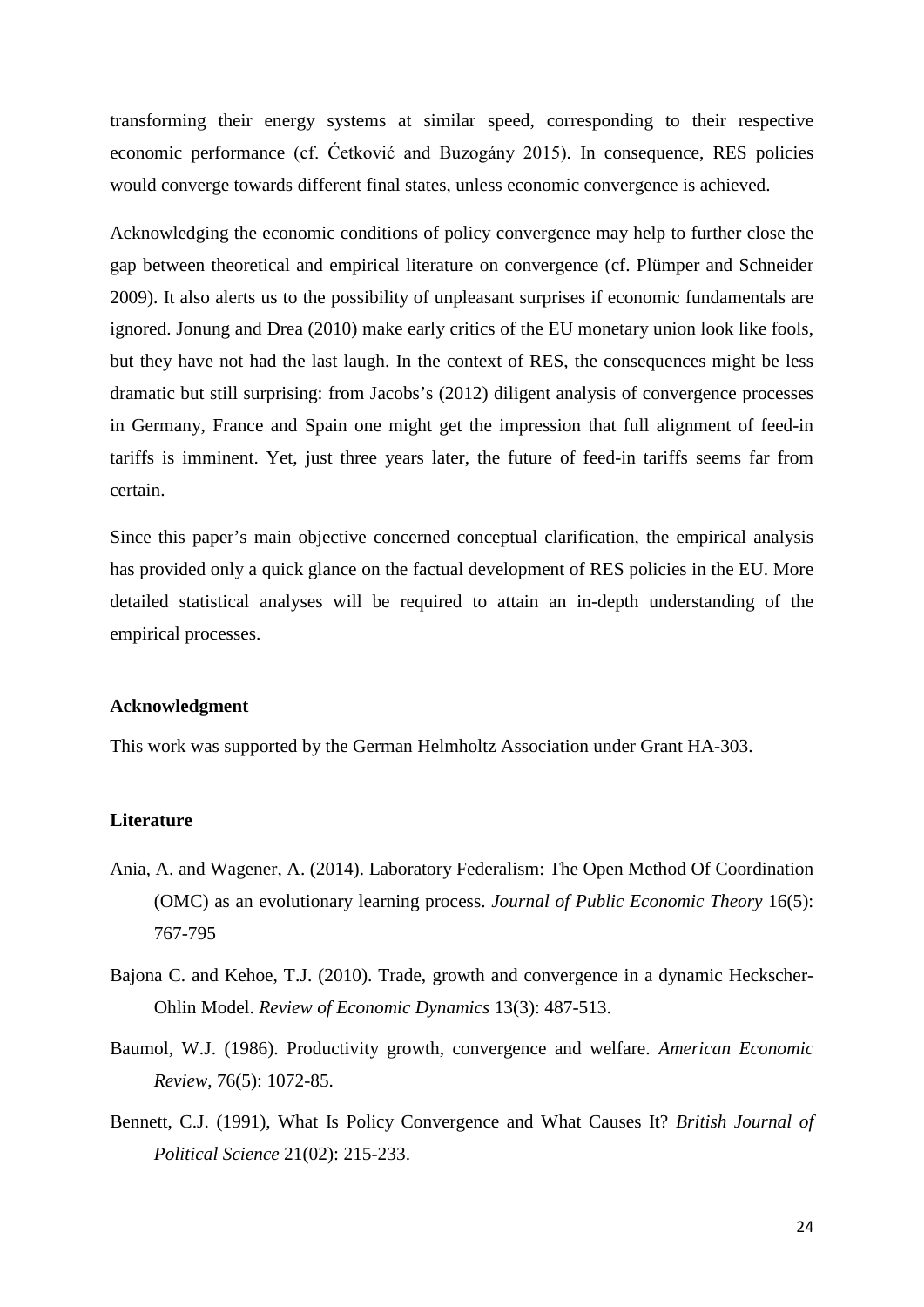- Böckers, V., Haucap, J. and Heimeshoff, U. (2013). Benefits of an Integrated European Electricity Market, *DICE Discussion Paper* No 109, September 2013.
- Borrás, S. and Jacobsson, K. (2004). The Open Method of Coordination and New Governance Patterns in the EU, *Journal of European Public Policy* 11: 185-208.
- Borsi, T.M. and Metiu, N. (2015). The evolution of economic convergence in the European Union. *Empirical Economics* 48(2): 657-681.
- Björksten, N. and Syrjänen, M. (2000). How problematic are internal Euro area differences? European University Institute, Robert Schuman Centre for Advanced Studies 2000/14, Florence. http://cadmus.eui.eu/handle/1814/1654.
- Brock, W.A. and Taylor, M.S. (2010). The Green Solow Model. *Journal of Economic Growth*  15(2): 127-153.
- Busch, P.-O. and Jörgens, H. (2005). The international sources of policy convergence: explaining the spread of environmental innovations. *Journal of European Public Policy*  12(5): 860-884.
- Callies, C. and Hey, C. (2013). Multilevel Energy Policy in the EU: Paving the Way for Renewables. *Journal for European Environmental and Planning Law* 10(2): 87-131.
- Camarero, M., J. Castillo, A.J. Picazo-Tadeo and Tamarit, C. (2013). Eco-efficiency and convergence in OECD countries. *Environmental and Resource Economics* 55: 87-106.
- http://www.diw.de/documents/dokumentenarchiv/17/diw\_01.c.508438.de/cetkovic.pdf Ćetković, S. and Buzogány, A. (2015). Varieties of Capitalism and renewable energy development in the European Union. Towards a common but differentiated approach.
- http://www.diw.de/documentenarchivide.org/Gokumentenarchiv/17/dividence.pdf Drezner, D.W. (2001). Globalization and policy convergence. *International Studies Review* 3(1): 53-78.
- Eichengreen, B. (1998). European Monetary Unification: A Tour D`Horizon. *Oxford Review of Economic Policy* 14(3): 24-40.
- Gawel, E., Strunz, S. and Lehmann, P. (2014). To What Extent Should the German Energy Transition Policy be "Europeanized"? *Zeitschrift für Energiewirtschaft* 38: 163-182.
- Grossman, G.M. and Krueger, A.B. (1995). Economic growth and the environment. *Quarterly Journal of Economics* 110: 353-377.
- Fingleton, B., Garretsen, H. and Martin, R. (2015). Shocking aspects of monetary union: the vulnerability of regions in Euroland. *Journal of Economic Geography* 15(5): 843-853.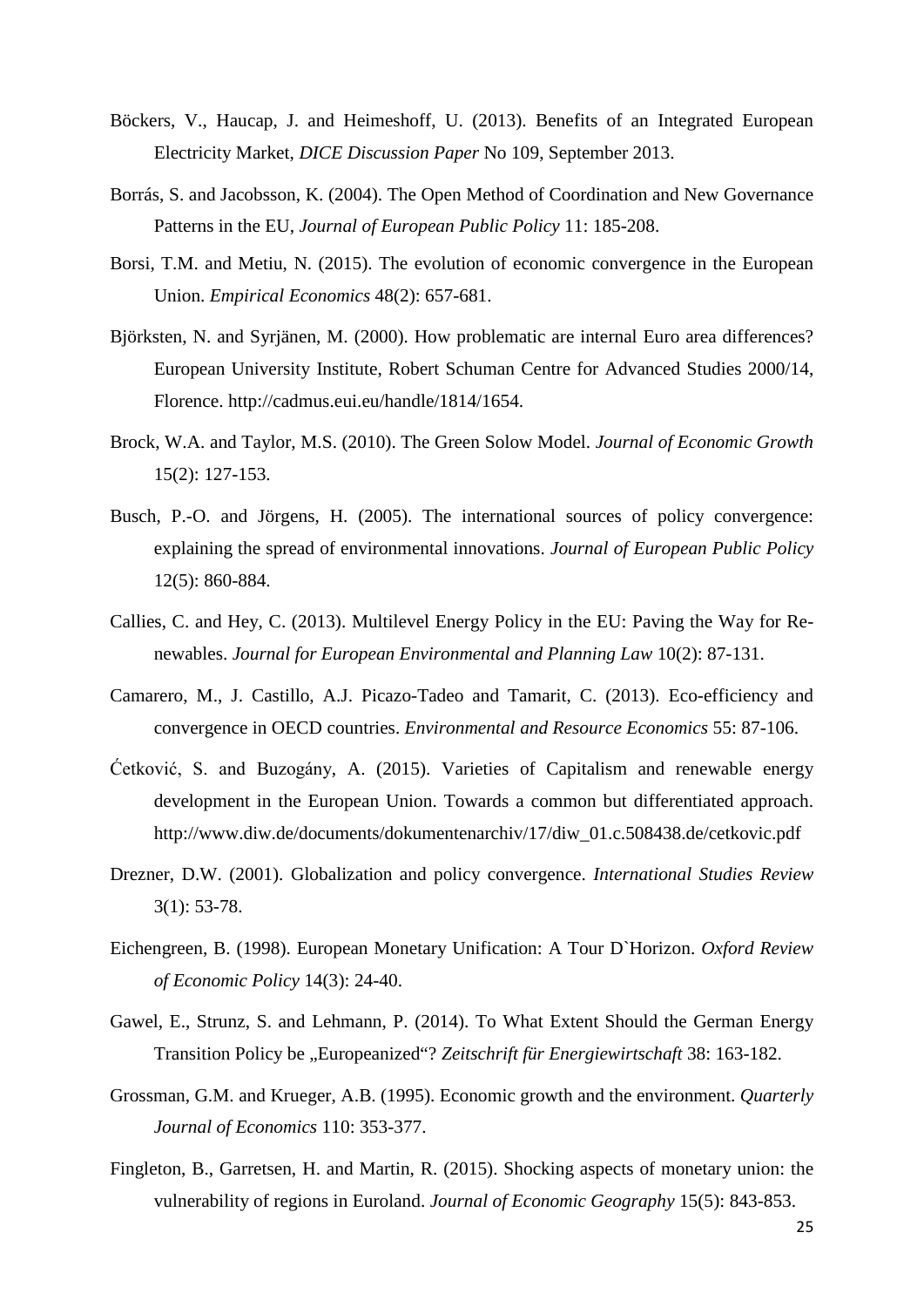- Hall, P. and Soskice, D. (eds.) (2001). *Varieties of Capitalism: The Institutional Foundation of Comparative Advantage*, Oxford: Oxford University Press.
- Hayward, J. and Wurzel, R. (eds.) (2012). *European Disunion. Between Sovereignty and Solidarity*. Basingstoke: Palgrave Macmillan.
- Heichel, S. Pape, J. and Sommerer, T. (2005): Is there convergence in convergence research? An overview of empirical studies on policy convergence. *Journal of European Public Policy* 12 (5): 817–840.
- Holzinger, K. and Knill, C. (2005). Causes and conditions of cross-national policy convergence. *Journal of European Public Policy* 12(5): 775-796.
- Holzinger, K., Knill, C. and Arts, B. (eds.) (2008a). *Environmental policy convergence in Europe*, Cambridge: Cambridge University Press.
- Holzinger, K., Jörgens, H. and Knill, C. (2008b). State of the art conceptualising environmental policy convergence. In: Holzinger, K., Knill, C. and B. Arts (eds.) *Environmental policy convergence in Europe*, Cambridge: Cambridge University Press, pp. 7-29.
- Hübner, M., Schmidt, C. M. and Weigert, B. (2012). Energiepolitik: Erfolgreiche Energiewende nur im europäischen Kontext. Perspektiven der Wirtschaftspolitik, 13(4): 286 307.
- Islam, N. (2003). What have we learned from the convergence debate. *Journal of Economic Surveys* 17(3): 309-362.
- in Tariffs in Germany, Spain and France. London: Ashgate. Jacobs, D. (2012). Renewable Energy Policy Convergence in the EU: The Evolution of Feed-
- on the EMU and the Euro, 1989-2002. *Econ Journal Watch* 7(1): 4-52. Jonung, L. and Drea, E. (2010). It can't happen, it's a bad idea, it won't last: U.S. economicsts
- Keohane, N., Revesz, R. and Stavins, R. (1998). The choice of regulatory instruments in environmental policy. *Harvard Environmental Law Review* 22: 313-367.
- Kerber, W. and Eckardt, M. (2007). Policy Learning in Europe: the Open Method of Coordination and Laboratory Federalism, *Journal of European Public Policy* 14: 227-247.
- Kerr, C. (1983). *The future of industrial societies: convergence or continuing diversity?*  Cambridge, Mass: Harvard University Press.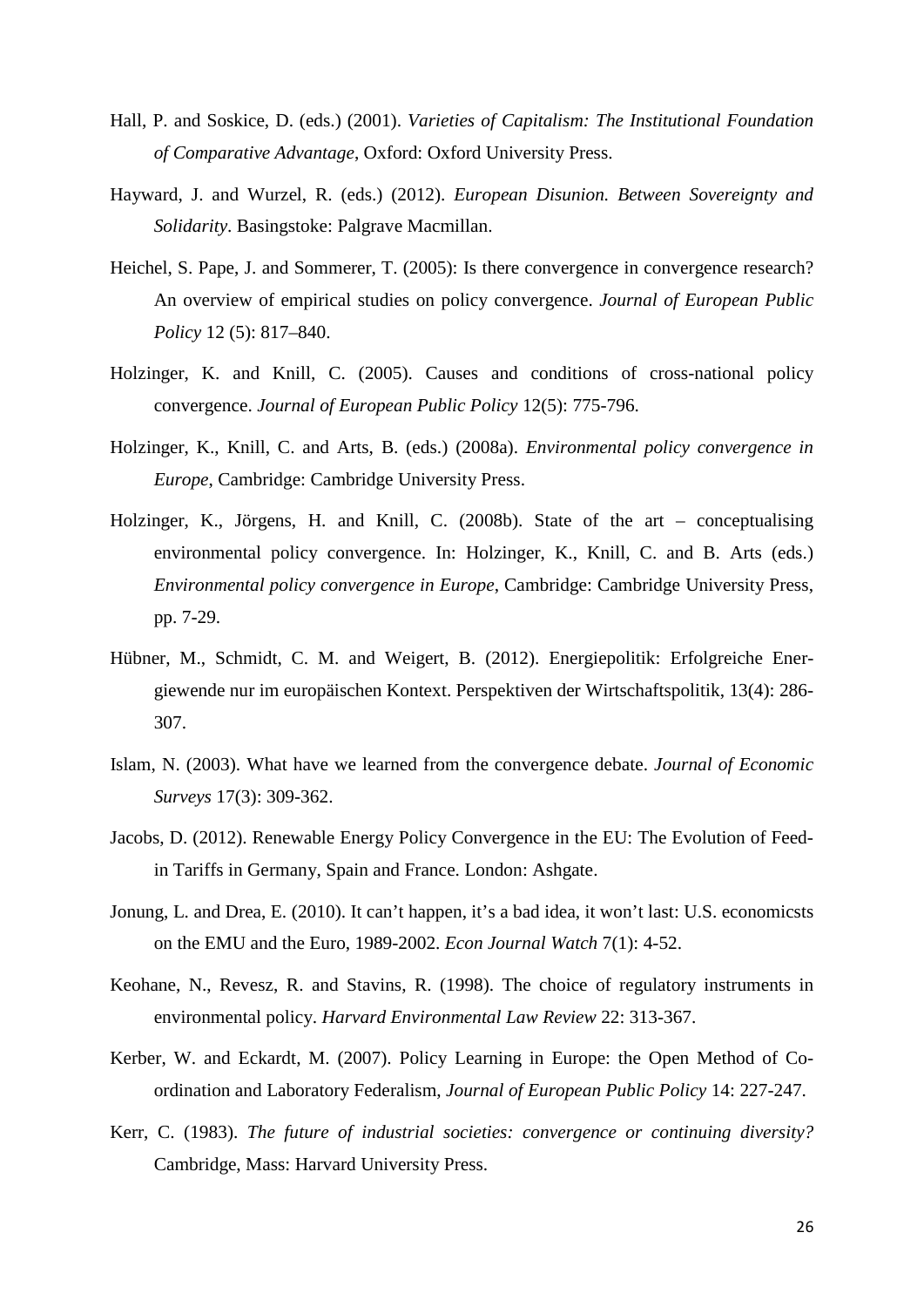- Klinge Jacobsen, H., Pade, L. L., Schröder, S. T. and Kitzing, L. (2014). Cooperation mechanisms to achieve EU renewable targets. *Renewable Energy* 63: 345–52.
- Kitzing, L., Mitchell, C. and Mothorst, P. E. (2012). Renewable energy policies in Europe: converging or diverging? *Energy Policy* 51: 192-201.
- Knill, C., Sommerer, T. and Holzinger, K. (2008). Degree and direction of environmental policy convergence: analysis of aggregate data. In: Holzinger, K., Knill, C. and B. Arts (eds.) *Environmental policy convergence in Europe*, Cambridge: Cambridge University Press, pp. 98-143.
- Kopp, O., Eßer-Frey, A. and Engelhorn, T. (2012). Können sich erneuerbare Energien langfristig auf wettbewerblich organisierten Strommärkten finanzieren? *Zeitschrift für Energiewirtschaft*, 36(4): 1-13.
- system or a theory? *Journal of European Public Policy* 22(6): 754-763. Leruth, B. and Lord, C. (2015). Differentiated integration in the European union: a concept, a
- Meyer, R. and Gore, O. (2015). Cross-border effects of capacity mechanisms: Do uncoordinated market design changes contradict the goals of the European market integration? *Energy Economics* 51: 9-20.
- Mundell, R.A. (1961). A theory of optimum currency areas. *American Economic Review*  51(4): 657-665.
- Oates, W.E. (1972). *Fiscal Federalism*. New York: Harcourt Brace Javanovich.
- Oates, W. E. (1999). An Essay on Fiscal Federalism. *Journal of Economic Literature* 37: 1120-1149.
- Ohlin, B. (1933). *Interregional and International Trade*. Camebridge: Harvard University Press.
- Dioxide Emissions: A Review of the Literature. *International Review of*  Pettersson, F., Maddison, D., Acar, S. and Söderholm, P. (2014). Convergence of Carbon *Environemental and Resource Economics*, 2013(7): 141-178.
- Plümper, T. and Schneider, C.J. (2009). The analysis of policy convergence, or: how to chase a black cat in a dark room. *Journal of European Public Policy* 16(7): 990-1011.
- Pierre, J. (2015). Varieties of capitalism and varieties of globalization: comparing patterns of market deregulation. *Journal of European Public Policy* 22(7): 908-926.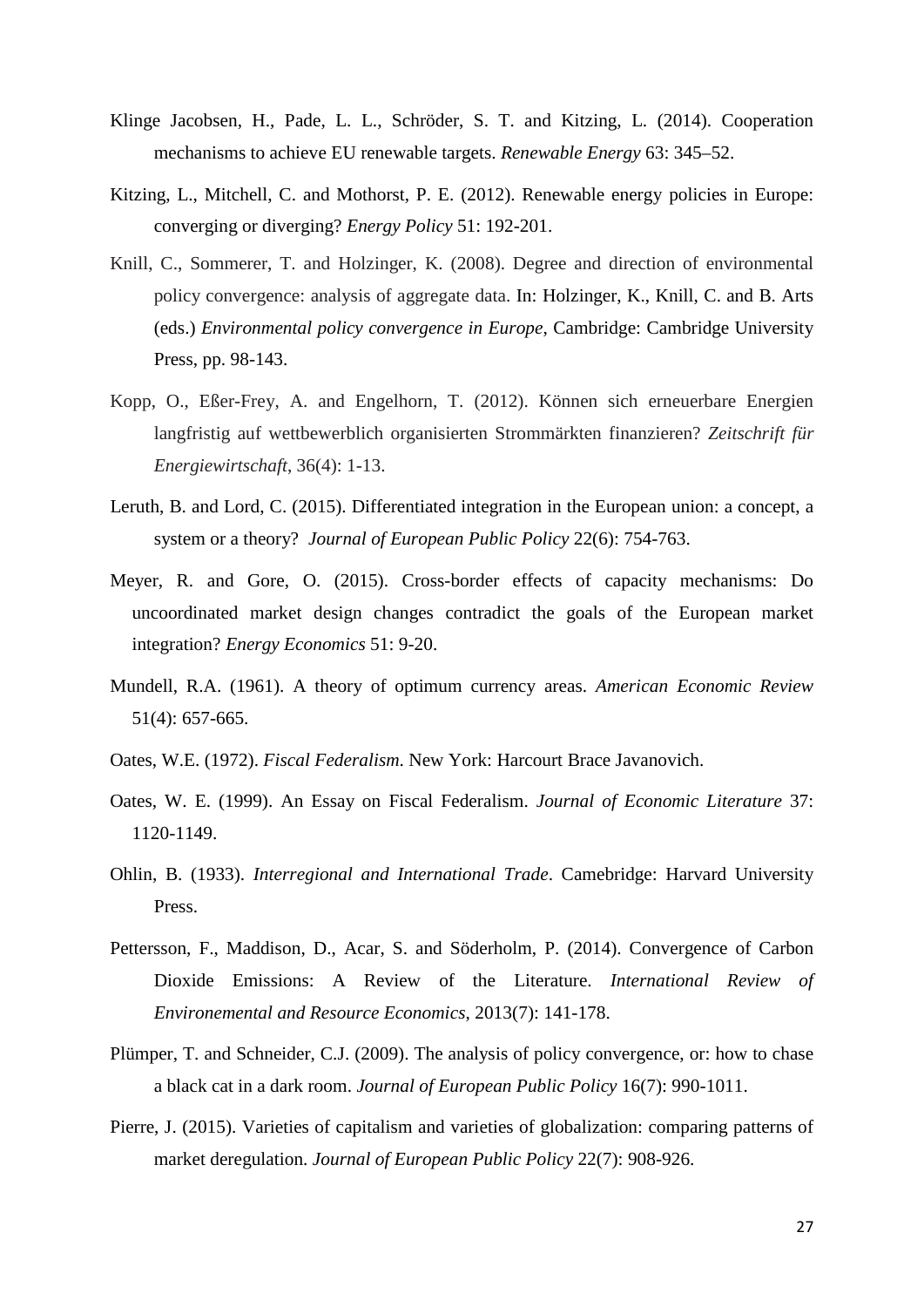- **OECD-economies.** *Public Choice* 132: 159-178. Pitlik, H. (2007). A race to liberalization? Diffusion of economic policy reform among
- to the Cross-National Evidence. In: Bernanke, B. and K. Rogoff (eds.) *NBER*  Rodriguez, F. and Rodrik, D. (2001). Trade Policy and Economic Growth: A Skeptic's Guide *Macroeconomics Annual 2000* 15: 261-338.
- Samuelson, P. A. (1948). International Trade and the Equalisation of Factor Prices, *Economic Journal*, 58(230): 163-184.
- Söderholm, P. (2008a). Harmonization of renewable electricity feed-in laws: A comment. *Energy Policy* 36: 946-953.
- Söderholm, P. (2008b). The political economy of international green certificate markets. *Energy Policy* 36: 2051-2062.
- Solow, R. (1956). A contribution to the theory of economic growth. *Quarterly Journal of Economics* 70(1): 65-94.
- Streeck, W. and Elsässer, L. (2015). Monetary disunion: the domestic politics of Euroland. *Journal of European Public Policy* doi: 10.1080/13501763.2015.1080287
- Strunz, S., Gawel, E., and Lehmann, P. (2014). On the alleged need to strictly "Europeanize" the German Energiewende. *[Intereconomics](http://link.springer.com/journal/10272)* 49 (5): 244-250.
- Member States' energy policies? *Economics of Energy & Environmental Policy* (4)2: Strunz, S., Gawel, E., and Lehmann, P. (2015). Towards a general "Europeanization" of EU 143-159.
- Tagliapietra, S. (2014). Building Tomorrow's Europe. The Role of an "EU Energy Union" (November 13, 2014). *Review of Environment, Energy and Economics (Re3), http://dx.doi.org/10.7711/feemre3.2014.11.002*
- Tews, K. (2005). The Diffusion of Environmental Policy Innovations: Cornerstones of an Analytical Framework. *European Environment* 15: 63-79.
- Competing Ideas of Coordinating Energy Transitions. *Journal of Environment &*  Tews, K. (2015). Europeanization of Energy and Climate Policy: The Struggle Between *Development* 24(3): 267-291.
- Teyssen, J. (2013). Stop unilateralism. The German Energiewende needs a European context. Energlobe, 13 May 2013. Available at: http://energlobe.eu/economy/stop-unilaterism